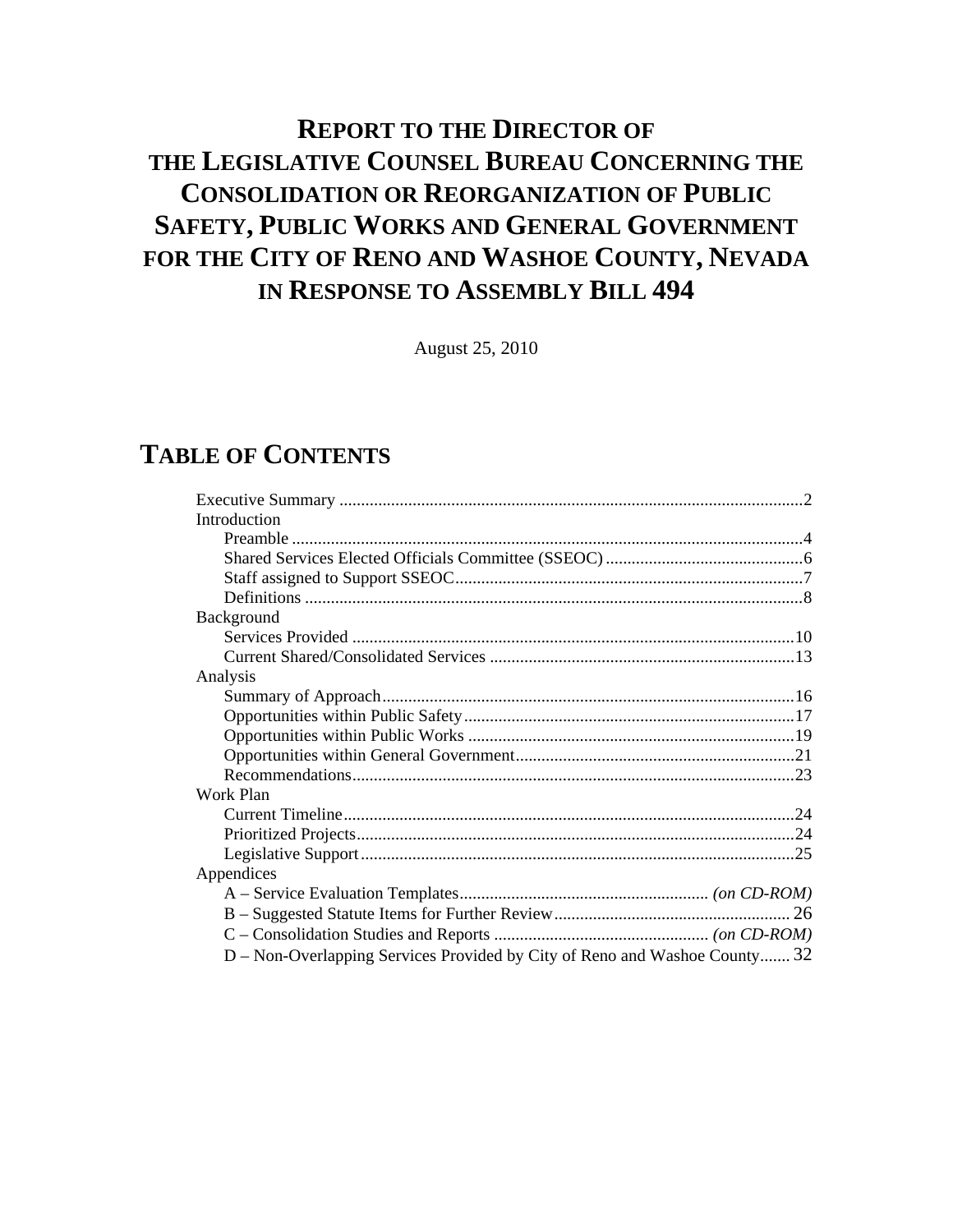# **EXECUTIVE SUMMARY**

This report was produced as the result of a collaborative effort between the City of Reno and Washoe County, Nevada as a response to AB 494 (see page 4). There is a long, successful history of sharing services among agencies in the Truckee Meadows, as evidenced by the many joint services already offered through a number of mechanisms. There are about 60 services that are consolidated in whole or in part, as identified in Table C on page 13. In addition, a number of studies have been conducted to look at possible consolidations of public safety and other services, which are included as appendices.

More than two years ago, Washoe County, the City of Reno, the City of Sparks, and the Washoe County School District established a Shared Services Elected Officials Committee (SSEOC) that meets monthly to analyze potential shared service projects. This committee is currently reviewing the opportunities to share services in the areas of human resources, purchasing, information technology, building inspections and permitting, and business licensing. Those efforts are further discussed in the "Introduction" (page 4) and "Work Plan" (page 24) sections.

In looking at possibilities for intergovernmental cooperation, shared services, or consolidation, the governments have been giving careful consideration to the impact on citizens in three key areas (the items on page 8 define each term): mutual benefit, governance model, and service quality.

Under the direction of the SSEOC, Reno and Washoe staff worked together to identify overlapping services in both agencies that may have a potential for service collaboration and have analyzed approximately 50 services in public safety, public works, and general government in response to AB 494. The result of this initial, broad service review has identified activities which may offer further opportunities for pursuing, including, but not limited to:

- Law Enforcement Evidence Custody and Control
- Law Enforcement Records Management
- Law Enforcement Recruiting
- Elements of Equipment Services
- Call Center/Customer Request Management
- Graphic Design
- Video Production and Broadcast
- Web Site Management and Social Media
- Accounting
- Accounts Payable

All service activities considered for inclusion within a shared services model have been reviewed based upon key criteria. Some of those criteria look at the final outcome of a shared service to identify the following:

- Will a shared service provide a mutual benefit to the participating agencies?
- Will a shared service improve the level of service to the public?
- Is the shared service fairly easy to implement?
- Will a shared service require substantial organizational change?
- Will a shared service require a new governance model?
- What will be perceived level of citizen acceptance?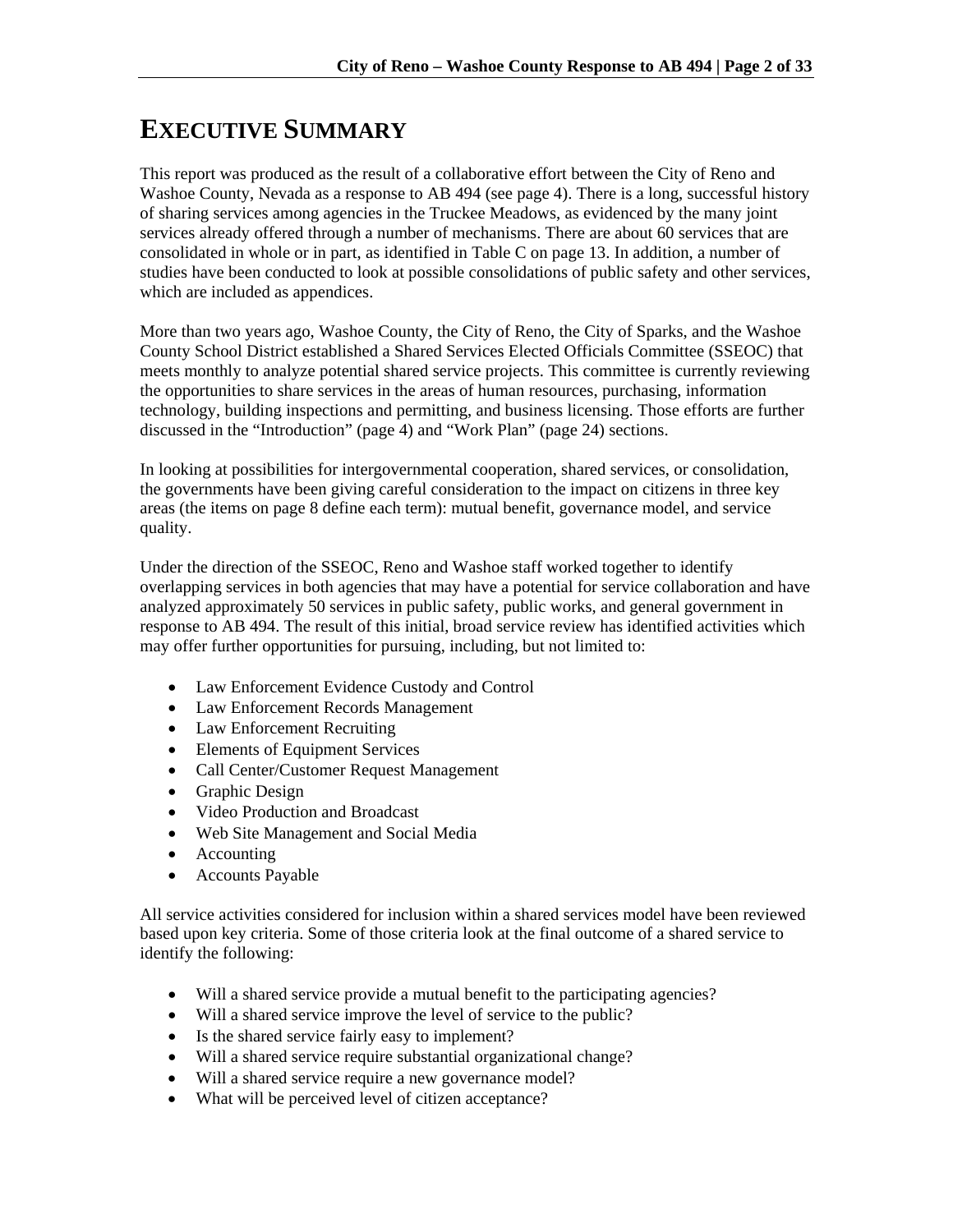The complete list of criteria can be found on page 24 under "Prioritized Projects."

At this time, we have not yet reached any conclusions on the costs associated with consolidating or sharing the services identified by this report, or the potential long-term savings that any such activity may be able to realize. For a full discussion, please see pages 16-17, under "Summary of Approach."

What is positive is that we have put in place a countywide deliberate process for evaluating shared services in the SSEOC and that that an appropriate level of financial analysis will be conducted for each of the services we have proposed for further study.

It appears that one of the key issues being addressed in these efforts is in overlapping services, where two or more governments provide the same or similar services to different groups of customers. Discussions at many levels have identified three potential solutions to overlapping services:

- Share overlapping services between governments;
- Clearly define roles of each government to eliminate overlapping services; or
- Consolidate the governments so that only one government is providing services.

Which approach is likely to yield the most fruitful outcomes is a significant question. To that end, the jurisdictions within Washoe County are using a number of tools: public opinion surveys, research, and analysis of the financial impact of the three scenarios.

To gauge the public's interest in a formal consolidation of Reno and Washoe, the County has created at ballot question that will be on the November 2010 ballot: "Should the separate local governments of Reno and Washoe County pursue a consolidation of the two governments if such consolidation can be shown to reduce costs and/or improve service?"

In addition to the opportunities for future shared services, staff has also identified legislative priorities where State law inhibits or complicates efforts aimed at sharing services or consolidation (page 25). By reducing or eliminating these barriers, the State Legislature could help further consolidation efforts statewide. This includes:

- Eliminating "cherry picking" provisions contained in NRS 280.123;
- Changing collective bargaining rules in NRS 288; and
- Helping to safeguard local government revenue sources.

State areas where legislation has increased costs to local government without matching revenues have also been identified. They include binding arbitration for public safety and presumptive health care. A longer list of items for further review can be found in Appendix B.

In the appendices, most of the templates used to analyze overlapping services have been provided, as well as a selection of previous consolidation studies for services within Washoe County.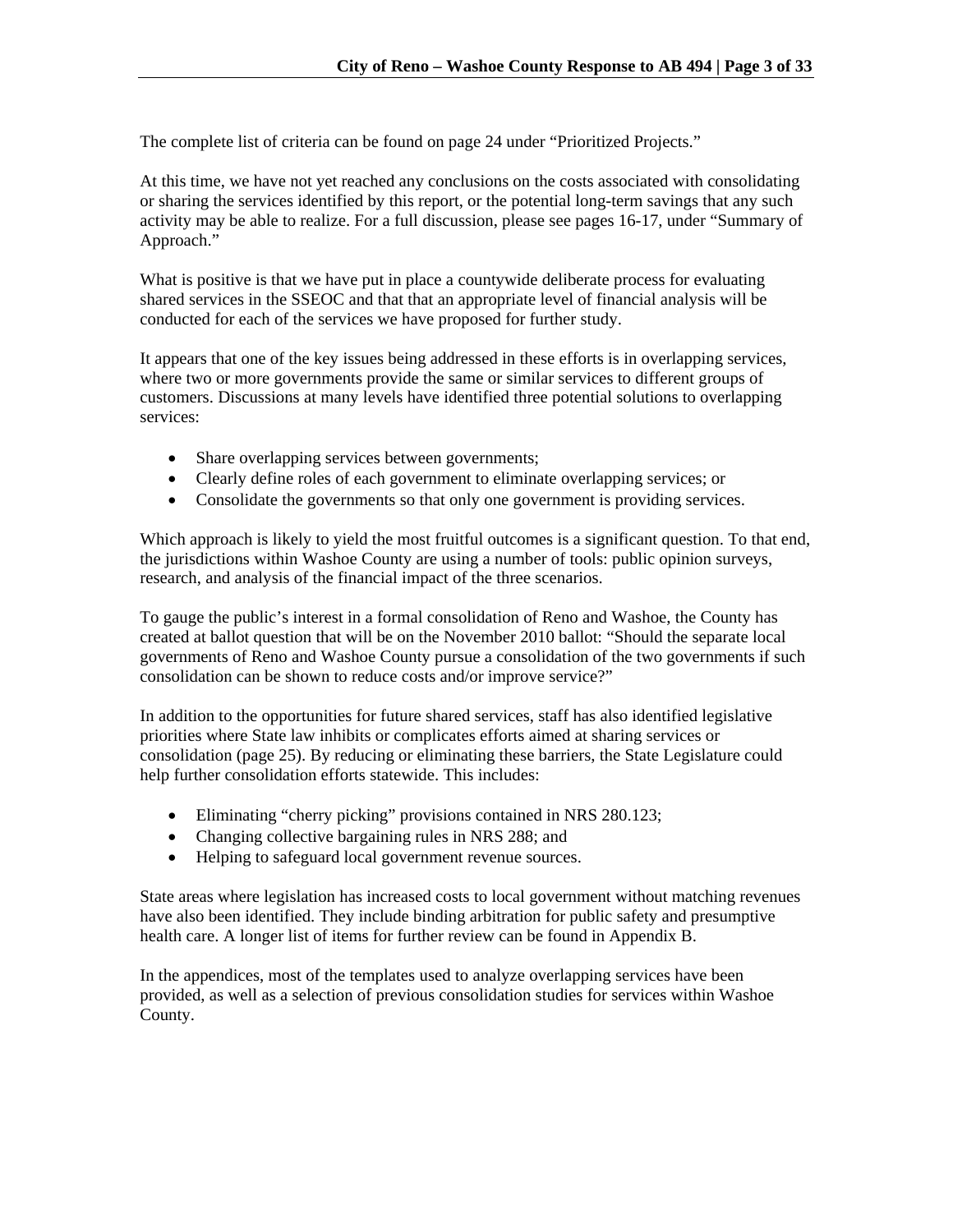# **INTRODUCTION**

### *Preamble*

On July 1, 2009, Assembly Bill No. 494, originally proposed by the Committee on Government Affairs, was passed into law.

The law requires that the cities of Reno and Sparks, and Washoe County prepare reports that identify opportunities for possible consolidation or reorganization within the areas of public safety, public works, and general government.

The text of the bill:

**Section 1**. On or before September 1, 2010, the Board of County Commissioners of Clark County, the Board of County Commissioners of Washoe County and the governing body of each city in those counties shall each submit a report to the Director of the Legislative Counsel Bureau for transmission to the  $76<sup>th</sup>$  Session of the Nevada Legislature that, with respect to the functions of public safety, public works and general government performed by those entities:

1. Identifies the aspects of those functions that are currently consolidated in whole or in part.

2. Identifies the aspects of those functions that have been or are being considered for consolidation or reorganization.

3. Identifies the aspects of those functions that are not consolidated and whether those aspects may be appropriate for consolidation or reorganization in the future.

4. Analyzes and makes recommendations regarding the consolidation or reorganization of one or more aspects of those functions.

5. Provides estimates of the costs of consolidation or reorganization of one or more aspects of those functions and a projection of any long-term cost savings, to the extent feasible.

6. Analyzes the benefits of the creation of a permanent committee of affected entities that would meet periodically to discuss and coordinate future efforts at consolidation or reorganization of those functions.

**Section 2**. This act becomes effective on July 1, 2009.

The responses to each item can be found in the following places: §1.1 in "Current Shared/Consolidated Services" on page 13; §1.2 in the "Work Plan" beginning on page 24, as outlined in "Shared Services Elected Officials Committee" on pages 6-7, and identified in the "Analysis" section in pages 16-23; §1.3 are identified in the "Analysis" section; §1.4 are discussed in "Analysis" and "Work Plan" sections; §1.5 is discussed in the "Summary of Approach" on pages 16-17; and §1.6 is addressed in "Shared Services Elected Officials Committee" on pages 6-7.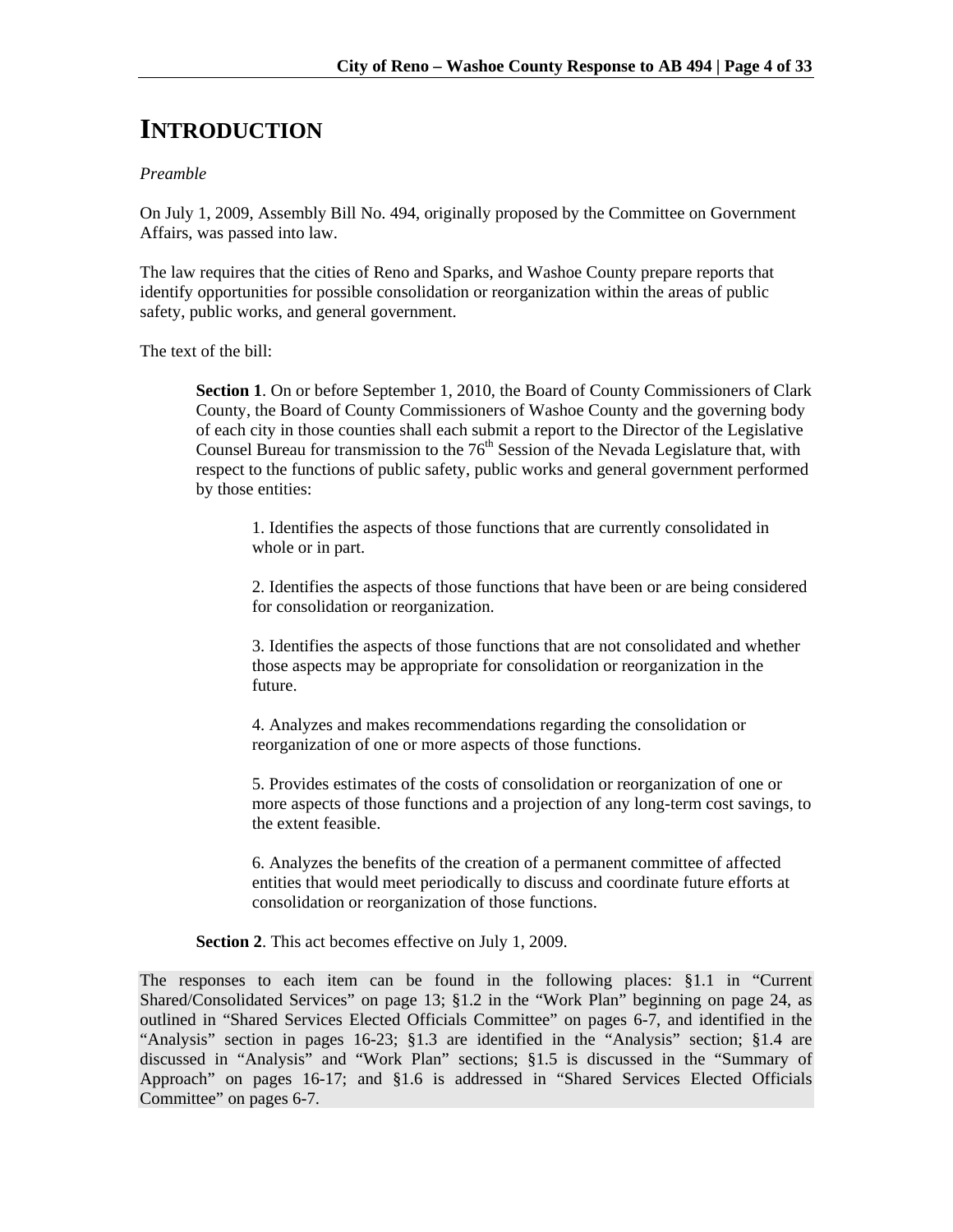This report is a collaborative effort between the City of Reno and Washoe County, as directed by the governing bodies of each entity. Some of the data and analysis contained within this report also includes the City of Sparks and the Washoe County School District, who have been longtime partners in seeking to decrease cost and increase service to residents through the Shared Services Elected Officials Committee, discussed in detail below.

The City of Reno was formally chartered by statute of the State of Nevada in 1903 and revised in 1971 to "provide for the orderly government of the City of Reno and the general welfare of its citizens." The Reno area had been settled as early as the 1850s, and in 1871 Reno became the county seat of the newly expanded Washoe County, replacing the previous county seat, Washoe City.

The City Charter defines the purpose of the City to:

- Make and pass ordinances, resolutions and orders;
- Acquire, control, improve and dispose of any real and personal property;
- Regulate and impose a license tax for revenue upon all businesses, trades and professions;
- Provide or grant franchises for public transportation and utilities;
- Enact and enforce any police, fire, traffic, health, sanitary or other measure; and
- Fix the rate to be paid for any utility service provided by the City as a public enterprise;

Cities are created because there is a need for or desire to supply enhanced services in areas of high population density, so the needs are typically quite different from those living in low density areas. Also, service level expectations can vary widely between urban, suburban, and rural areas, making some service delivery models challenging to implement.

As seen from the above list, a city government is incorporated to provide enhanced levels of certain services to address urban needs, paid for by a tax rate beyond that paid to county government for basic levels of county services.

Washoe County was created in 1861 as one of the nine counties that made up the Nevada Territory several years after the United States acquired the territory as part of the peace settlement from the Mexican War in 1848. The 1861 legislative assembly passed acts creating boards of county commissioners and defining their duties:

- To provide for the erection and repairing of courthouses, jails and other necessary public buildings for the county;
- To lay out, discontinue and alter county roads and high ways;
- To grant business licenses;
- To fix the amount of taxes to be assessed and cause the same to be collected;
- To audit the accounts of county officers;
- To have the care and management of county property; and
- To have the entire superintendence of the poor.

Reno, Sparks and Washoe County provide public services to 420,000-plus citizens dispersed throughout 6,600 square miles, of which 331 square miles are urban. The county seat is the City of Reno, the fourth largest city in Nevada with a population of approximately 220,000 (165 sq. mi.). The City of Sparks is the other incorporated city in Washoe County, with a population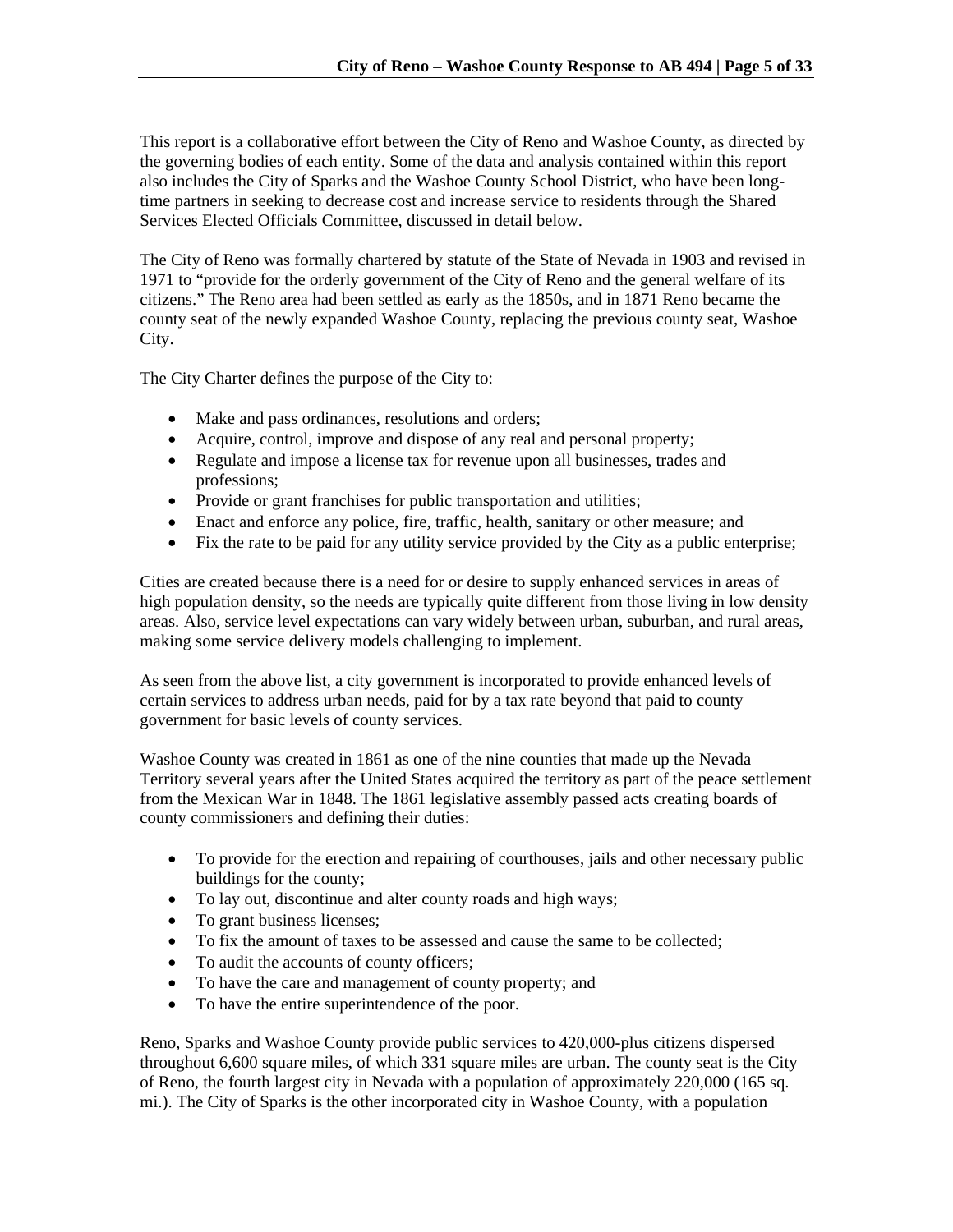nearing 92,000 (71 sq. mi.). There are approximately 105,000 residents of Washoe County who live outside the two cities within the unincorporated areas of the County (94 sq. mi.).

Over the years, services within each agency which were good candidates for consolidation or shared services have been either consolidated or shared by contract (see Table C on page 13). Although logically it would seem that some of the general government support departments within each of these agencies provide similar or same services under existing Federal and State of Nevada requirements, that is not necessarily the case. In many instances, operating policies and procedures vary widely within each individual agency, so those services are being analyzed for the potential to share these services given the constraints.

In looking at possibilities for intergovernmental cooperation, shared services, or consolidation, the governments have been giving careful consideration to the impact on citizens in three key areas:

- *Mutual Benefit*—Any form of shared services must result in equitable distribution of costs and benefits for the stakeholders and service users in the participating jurisdictions.
- *Governance Model*—A critical element in determining how to deliver a particular service revolves around having a governance model that assures that citizens have a clear understanding of how to access the decision makers and policy makers who would oversee that service.
- *Service Quality*—The efficiency and effectiveness in providing a consolidated or shared service should be greater than the most efficient and effective jurisdiction now providing that service or should, at a minimum, provide a way to maintain those services that might otherwise be lost or severely diminished.

One of the key principles expressed by both the City of Reno and Washoe County throughout all of the shared services discussions is that any proposed shared services or consolidated service effort needs to be based on reaching mutual benefit for the parties. For example, Animal Services has been consolidated in Washoe County, where all County taxpayers fund an equal share of the service.

To gauge the public's interest in consolidating Reno and Washoe, the County has created a question that will be on the November 2010 ballot. The question reads: "Should the separate local governments of Reno and Washoe County pursue a consolidation of the two governments if such consolidation can be shown to reduce costs and/or improve service?" The entire County will have the opportunity to provide feedback on this issue.

Reno had placed a similar question on that ballot for Reno voters in 2002: "Shall the separate governments of Washoe County and the City of Reno be consolidated provided consolidation reduces taxes and/or improves services as an alternative to the current system of separate governments for Washoe County and the City of Reno with the current fiscal inequity?" That question was approved on November 5, 2002 by 55.45% of voters in the City of Reno.

# *Shared Services Elected Officials Committee (SSEOC)*

Building on the long history of intergovernmental cooperation in the Truckee Meadows, four local agencies created a committee of elected officials that meets periodically to discuss and coordinate future efforts in sharing services, consolidation, or reorganization of government functions.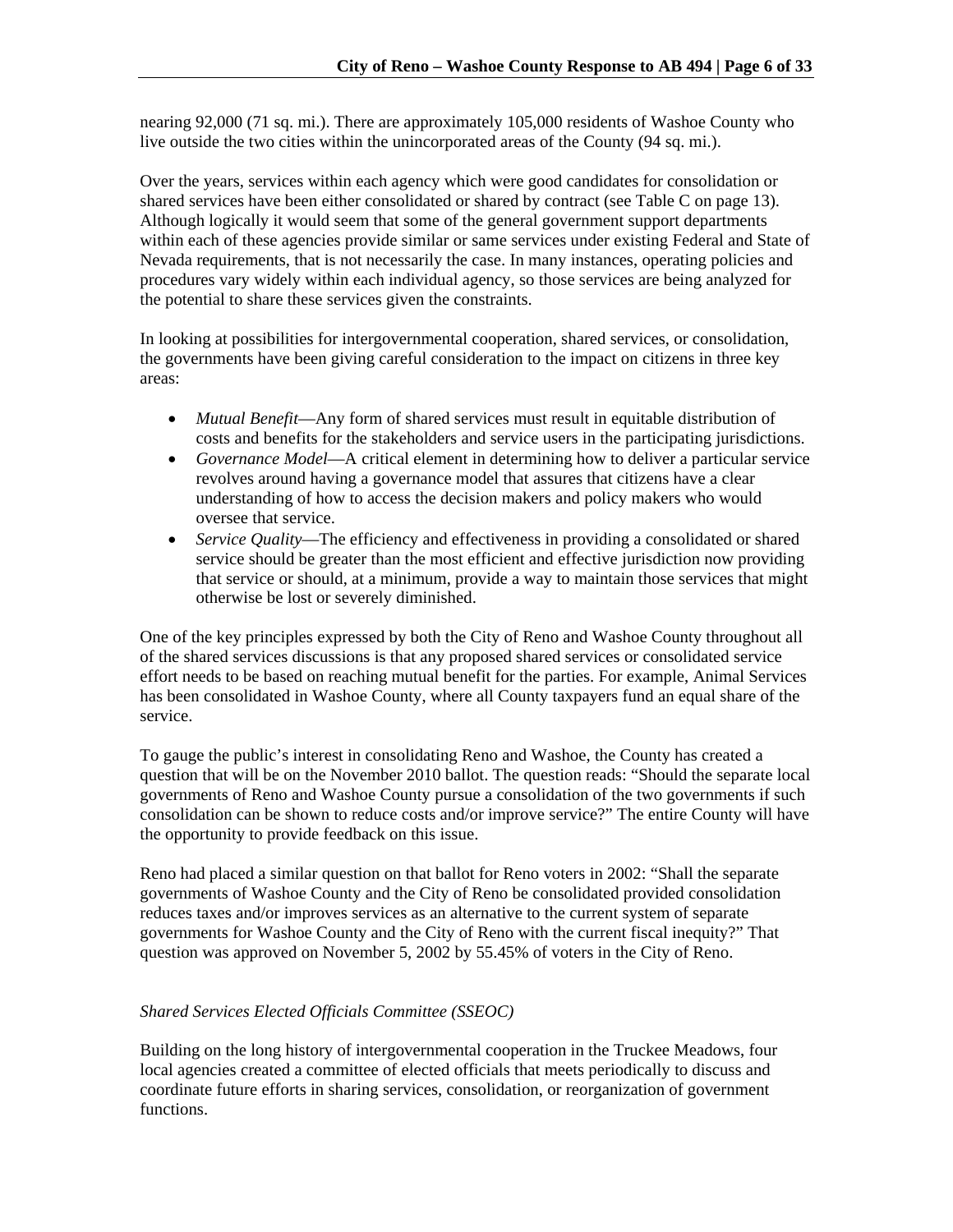The Shared Services Elected Officials Committee was created in 2008 and is currently comprised of the following elected officials:

Commissioner John Breternitz, Washoe County Commissioner Kitty Jung, Washoe County Mayor Bob Cashell, City of Reno Council member Pierre Hascheff, City of Reno Council member Sharon Zadra, City of Reno Mayor Geno Martini, City of Sparks Council member Ron Schmitt, City of Sparks Trustee Barbara Clark, Washoe County School District Trustee Ken Grein, Washoe County School District

The purpose of the SSEOC is to examine areas in which government entities may wish to combine, merge, or share services; with the goal of increasing the efficiency, effectiveness, and customer service of each service being reviewed. In fact, the goals of the SSEOC are perfectly aligned with the purpose of AB 494.

The SSEOC identified purchasing, information technology, and human resources as the first areas to pursue and are now through the initial research phase and have engaged a consultant to examine the feasibility of sharing those services.

Within the past few months, the SSEOC has also created a working subcommittee to evaluate sharing services in building inspections and permitting and business licenses.

In addition, the entities are actively pursuing the merger of the Truckee Meadows Water Authority and the Washoe County Department of Water Resources with full consolidation of the two entities anticipated to be completed sometime in 2011.

This committee fits the description suggested in §1.6 of AB 494—"… a permanent committee of affected entities that would meet periodically to discuss and coordinate future efforts at consolidation or reorganization of those functions"—and therefore staff recommends that the SSEOC be given the task of exploring the opportunities identified in the process that resulted in this report.

See the "Work Plan" section beginning on page 24 for more information on the committee's future activities.

# *Staff assigned to support SSEOC*

Each agency has also identified support staff for the SSEOC, who work together to execute the policy directives of the committee and provide interagency coordination of shared services efforts.

The lead staff assigned includes:

David Childs, *Assistant County Manager*, Washoe County Steve Driscoll, *Assistant City Manager*, City of Sparks Craig Hulse, *Director of Government Affairs*, Washoe County School District Kevin Knutson, *Director of Management & Budget*, City of Reno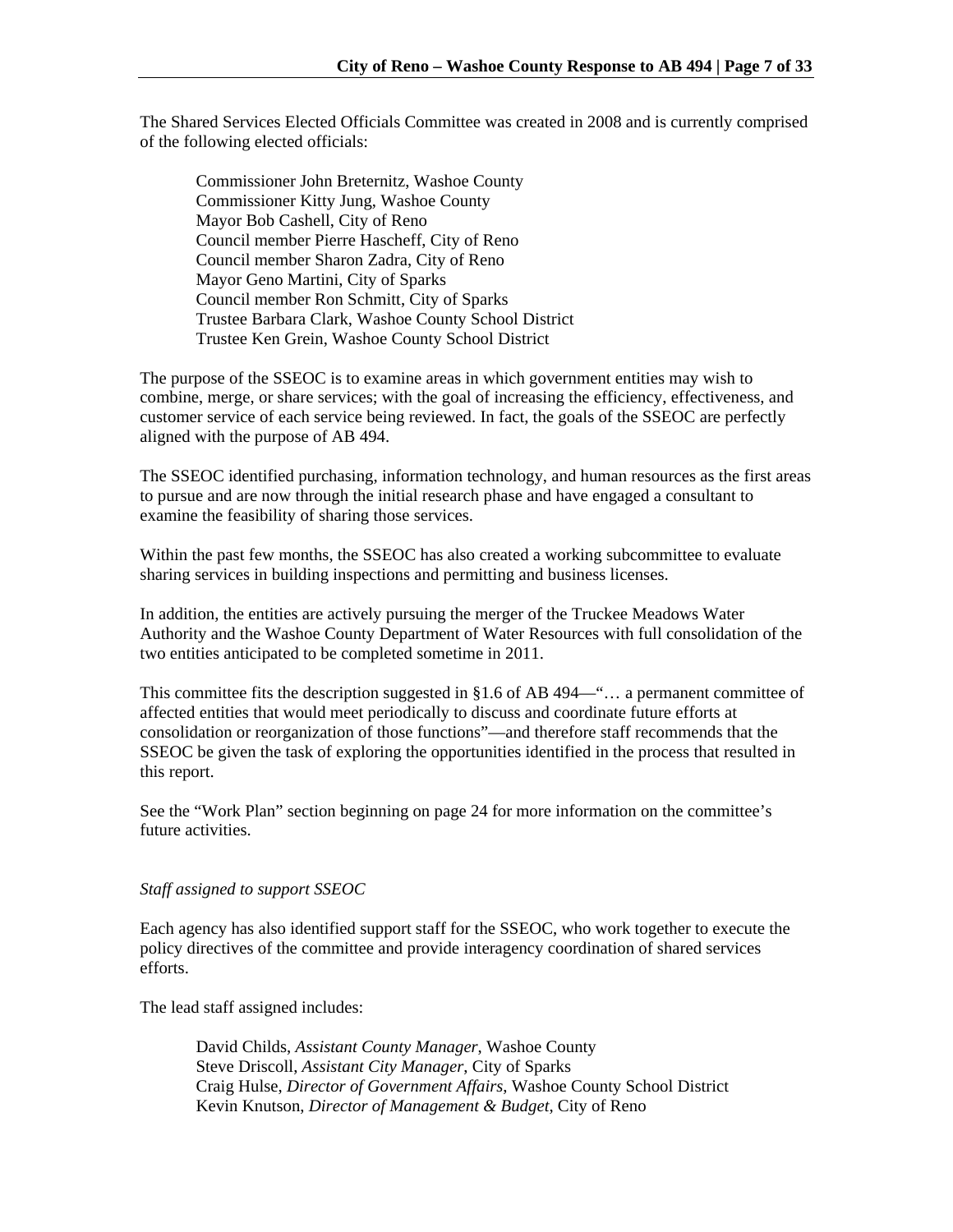Staff meet periodically and communicate frequently to plan and implement SSEOC directions, write staff reports, coordinate research and analysis, and manage the agenda process.



For the purposes of this report and the ongoing activities of the SSEOC, we have selected five terms to describe different levels of interagency cooperation that we generically refer to as "shared services." These divisions are somewhat arbitrary and many existing relationships fall somewhere between these categories, but they provide useful distinctions when discussing current or potential shared services. Because AB 494 also uses the word consolidation in a more generic way, we also use the term "functional consolidation" as a synonym for "shared services."

**"Co-op"**—Two organizations working together to achieve efficiency or reduce cost. Examples include mutual aid agreements, "piggy-backing" on purchasing contracts, sharing equipment, or staffing interagency teams to achieve mutually beneficial outcomes, such as the "Living with Fire" partnership.

**"Contract Service"**—In these arrangements, one organization contracts with another to provide services that are necessary, but can be obtained more efficiently through the contract. For some services, such as traffic signal maintenance, a contract with performance and payment agreements usually suffices; for larger, more complex agreements such as Fire Services, additional organizational structures may be used, such as the Joint Fire Advisory Board. When the providing agency is a commercial or nonprofit entity, these relationships are usually referred to as privatization of services.

**"Shared Service"**—When we use this term to refer to a specific relationship, it's where one organization provides services normally provided by another through an agreement that authorizes the governing body of the providing organization to determine level of service, funding, and program objectives. These arrangements are more difficult to unwind than contract services and may have a longer sunset horizon. Also known as program mergers, program consolidations, or service consolidations; examples in the Truckee Meadows include Regional Animal Services, Civil Protective Custody Facility, and the 800 MHz Radio System.

**"Joint Venture"**—When organizations create a new, independent entity with its own governing board that has responsibility for designing and implementing programs and services and the authority to raise revenues from designated sources. Examples include Truckee Meadows Water Authority, Affordable Housing Consortium, Regional Transportation Commission, Truckee Meadows Regional Planning Authority, and the Reno-Sparks Convention and Visitors Authority. Most have some representation from the governing boards of the original organizations.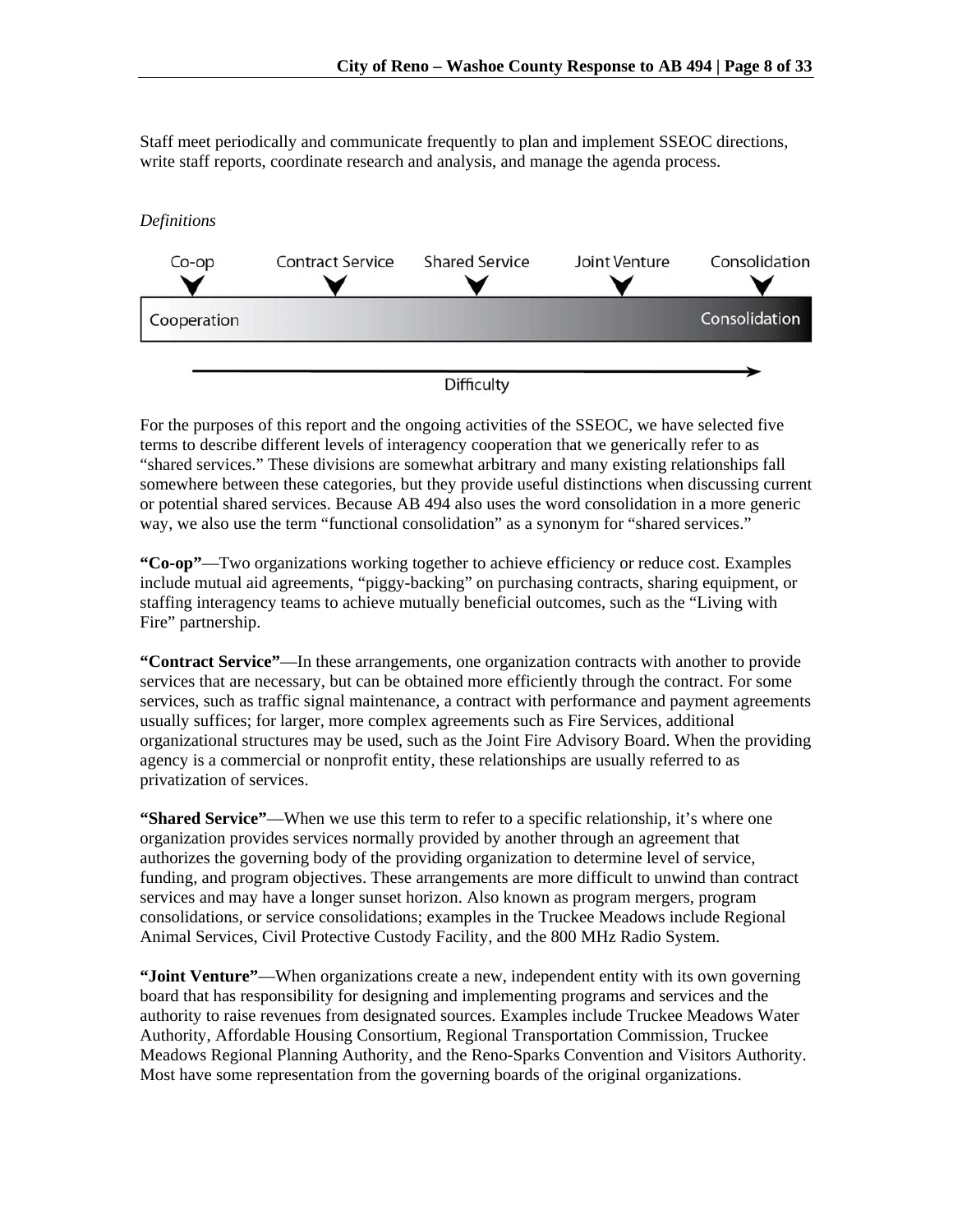**"Government Consolidation"**—This is where one organization ceases to exist as an independent entity and all of the functions, programs, and services are taken on by another entity, which then has complete governance and taxation authority. Examples include the City-County consolidation of Carson City and Ormsby County, or the Sheriff-Police consolidation of the Las Vegas Metropolitan Police Department.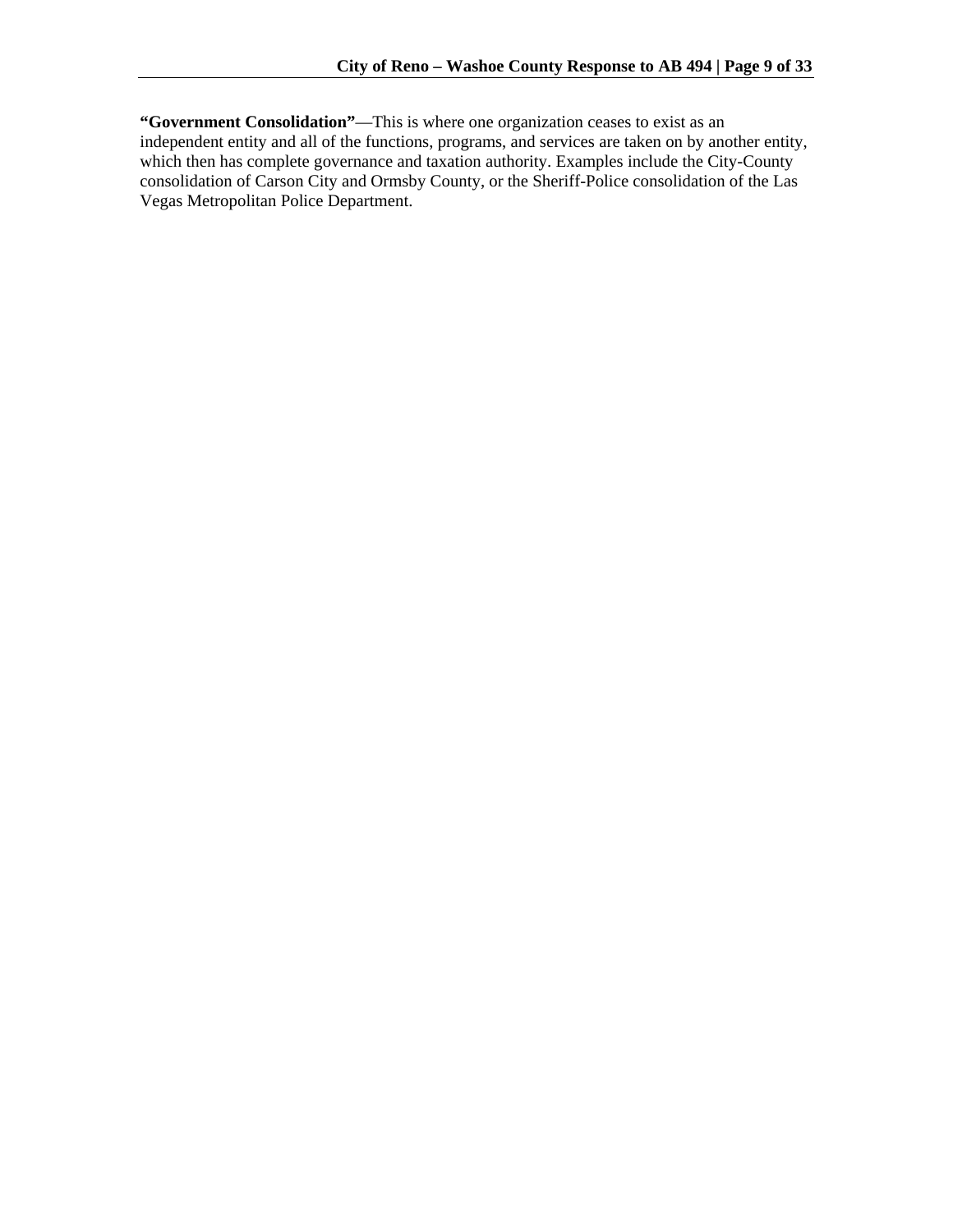# **BACKGROUND**

The Shared Services Elected Officials Committee (SSEOC) was formed because of a number of environmental factors that made sharing services more attractive than ever.

The recent cuts in staffing levels and services necessitated by the severe revenue losses experienced by local government during this recession have left current funding and service levels at the lowest levels in decades.

There is no excess capacity in any government to take on additional work and all functions are underfunded, some critically so. One of the motives for pursuing shared services among the various governments within Washoe County has been to protect existing service levels and hopefully return services to a level consistent with citizen expectations.

Because most of the budget goes to personnel costs, the local governments continue to face the issue of increasing costs for pension, health care, and pay as we work through the collective bargaining process to hold down costs while trying to maintain services for our residents and businesses.

Another area of increasing risk is the level of resources dedicated to infrastructure maintenance and replacement. This is one of the first areas impacted in a recession, and has also been significantly impacted by the reduction of State capital funds.

Internal support services have been disproportionately impacted in order to minimize reductions in external services.

There has been a flattening of layers across all agencies, and span of control is at an all-time high for most services. This has been impacted not only by reductions in force, but also through positions frozen when lost to attrition and retirements. This remains an area of risk, given the average age of the workforce. Consolidation and sharing services may be one way to reduce some of the management level costs, but maintaining line staff in these economic times and after all of the cutbacks remains a key concern if services are to be effectively maintained for our citizens.

One positive aspect of these staffing issues is that consolidating or sharing services may not cause large reductions in force to blend staff. On the other hand, any opportunity for significant dollar savings from sharing or consolidating services has been severely reduced, if not eliminated.

# *Services Provided*

For the entities represented in this report, there are more than 120 services offered to constituents. They range from state or charter-mandated services to services chosen because of citizen needs or desires. This list provides a broad overview of government services and may not include the level of detail that is provided for some of the areas of promise identified in the "Analysis" section.

In many areas, there are similar services offered by both agencies. It should be noted that these services may be the same, but are not duplications of service, since they have different customers, procedures, and policies. In conducting our analysis we identified those services provided by both the City of Reno and Washoe County, both internally and externally. The following tables are a listing of those services that have been identified. For both the City of Reno and Washoe County,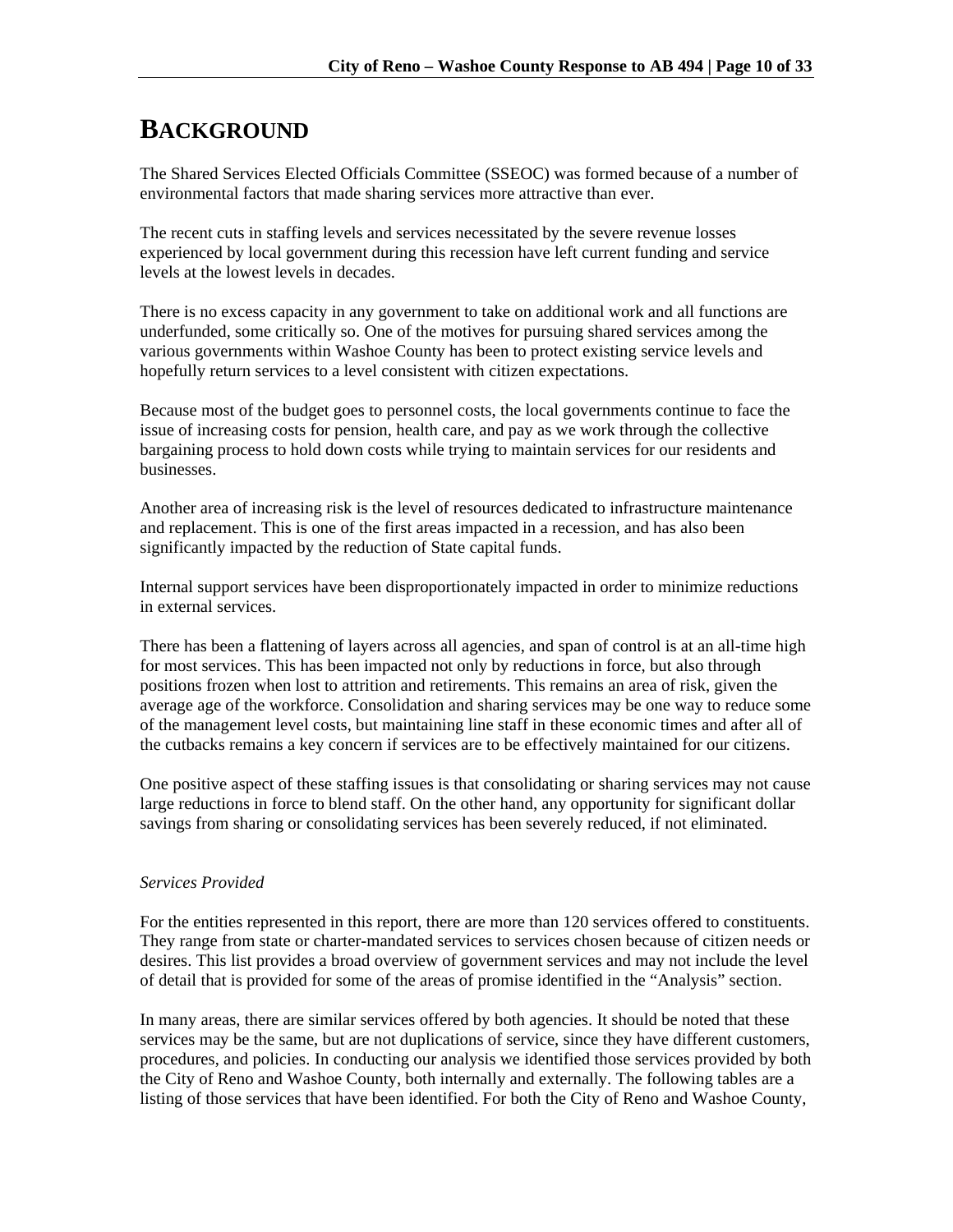there are a myriad of services that are provided by one entity and not the other. These services are not part of this phase of analysis but opportunities may be identified in future work by the entities. An extensive listing of services provided by either the City of Reno or Washoe County that are not provided by the other entity is provided in Appendix D.

TABLE A: EXTERNAL SERVICES OFFERED BY BOTH THE CITY OF RENO AND WASHOE COUNTY

| <b>Common External Services</b>                             |
|-------------------------------------------------------------|
| 911 Dispatch                                                |
| Adjudication of municipal code violations                   |
| Advance land planning                                       |
| Alternative sentencing programs                             |
| Building and safety                                         |
| Business licensing and enforcement                          |
| Code enforcement                                            |
| Community Assistance Center (homeless shelter and services) |
| <b>Community Development Block Grants</b>                   |
| Court case processing                                       |
| Crime analysis                                              |
| Current land planning                                       |
| Elections                                                   |
| <b>Emergency preparedness</b>                               |
| Environmental control                                       |
| Fire emergency operations                                   |
| Fire prevention                                             |
| GIS Data mapping                                            |
| Green initiatives                                           |
| Investigations                                              |
| Law enforcement community affairs                           |
| Law enforcement field operations - patrol                   |
| Law enforcement field operations - traffic                  |
| Law enforcement internal affairs                            |
| Law enforcement records and evidence management             |
| Law enforcement Special Weapons and Tactics (SWAT) Team     |
| Marshal service and municipal/County court                  |
| Misdemeanor prosecutions                                    |
| Neighborhood services and ombudsman                         |
| New development engineering                                 |
| Park maintenance                                            |
| Pavement and right-of-way maintenance                       |
| Public information                                          |
| Public records requests                                     |
| Public Works capital projects                               |
| Recreation programs (urban, regional)                       |
| Repeat offender program                                     |
| Sanitary engineering/treatment plant operations             |
| Senior adult programs                                       |
| Sewer and stormwater maintenance                            |
| Sewer billing                                               |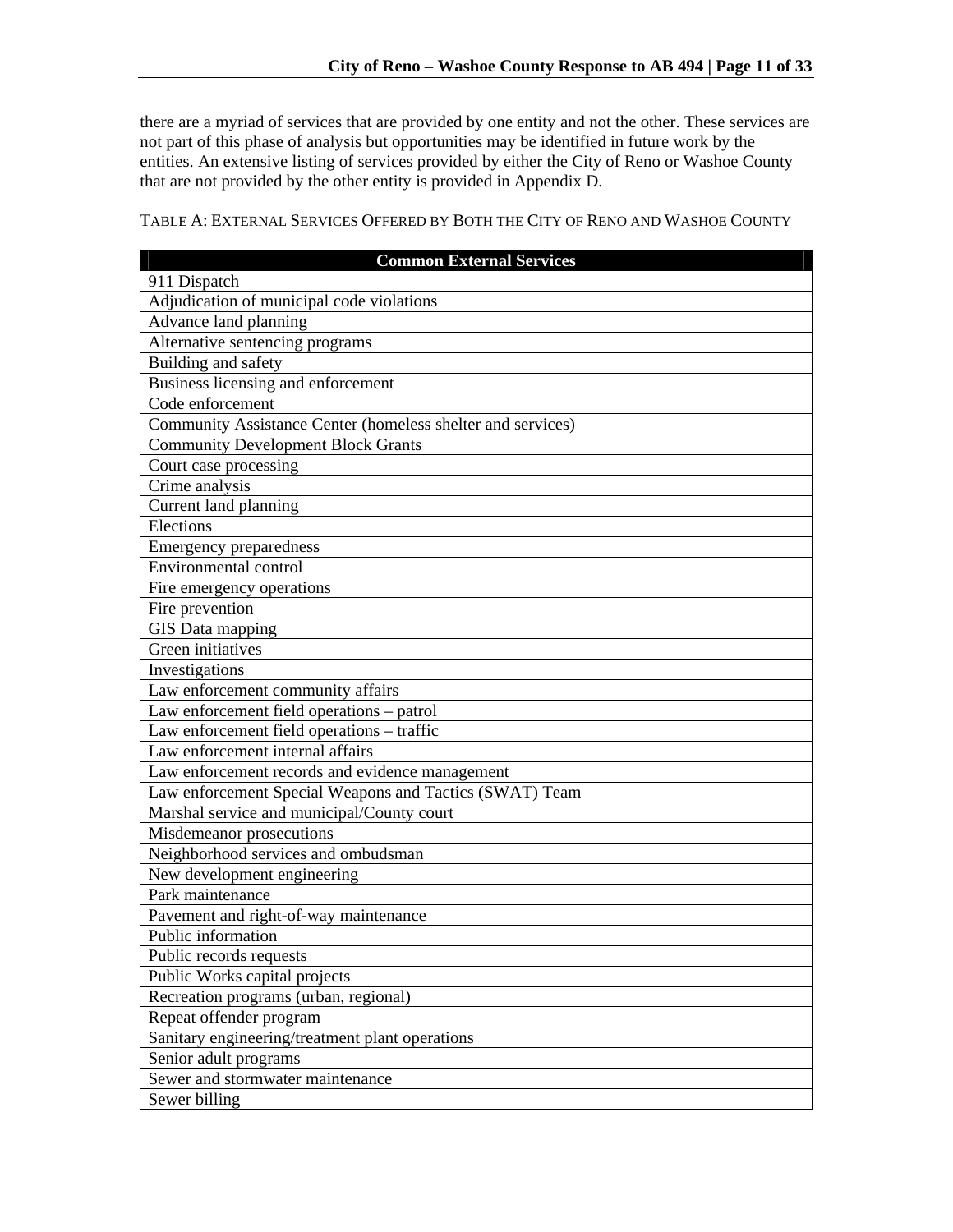| Snow and ice control                |
|-------------------------------------|
| Special events                      |
| Street sweeping                     |
| Traffic engineering                 |
| <b>Traffic operations</b>           |
| Victim advocate program             |
| Water quality/floodplain management |
| Web site management                 |

With internal services, there is a great deal of overlap, but again, they are similar services, not duplications of service.

TABLE B: INTERNAL SERVICES OFFERED BY BOTH THE CITY OF RENO AND WASHOE COUNTY

| <b>Common Internal Services</b>        |
|----------------------------------------|
| Accounts payable                       |
| Accounts receivable                    |
| Budgeting and forecasting              |
| Civil litigation services              |
| Commission/Council agenda and support  |
| Contract management                    |
| Debt management                        |
| Diversity program                      |
| <b>Employee services</b>               |
| Employee training                      |
| Facility maintenance                   |
| Financial reporting and external audit |
| Fixed asset management                 |
| Fleet maintenance and management       |
| Grant management                       |
| Information technology services        |
| Internal audit                         |
| Legal review services                  |
| Legislative relations                  |
| Network operations support             |
| Payroll                                |
| Performance management                 |
| Property management                    |
| Purchasing                             |
| Records management                     |
| Risk management                        |
| Safety training and management         |
| <b>Strategic Planning</b>              |
| Systems and programming management     |
| Workforce planning                     |

We have not completed templates for every possible service, but have rather looked for where there is overlap and, therefore, opportunity to reduce replication and combine customer groups; with an emphasis on the areas that hold the most promise.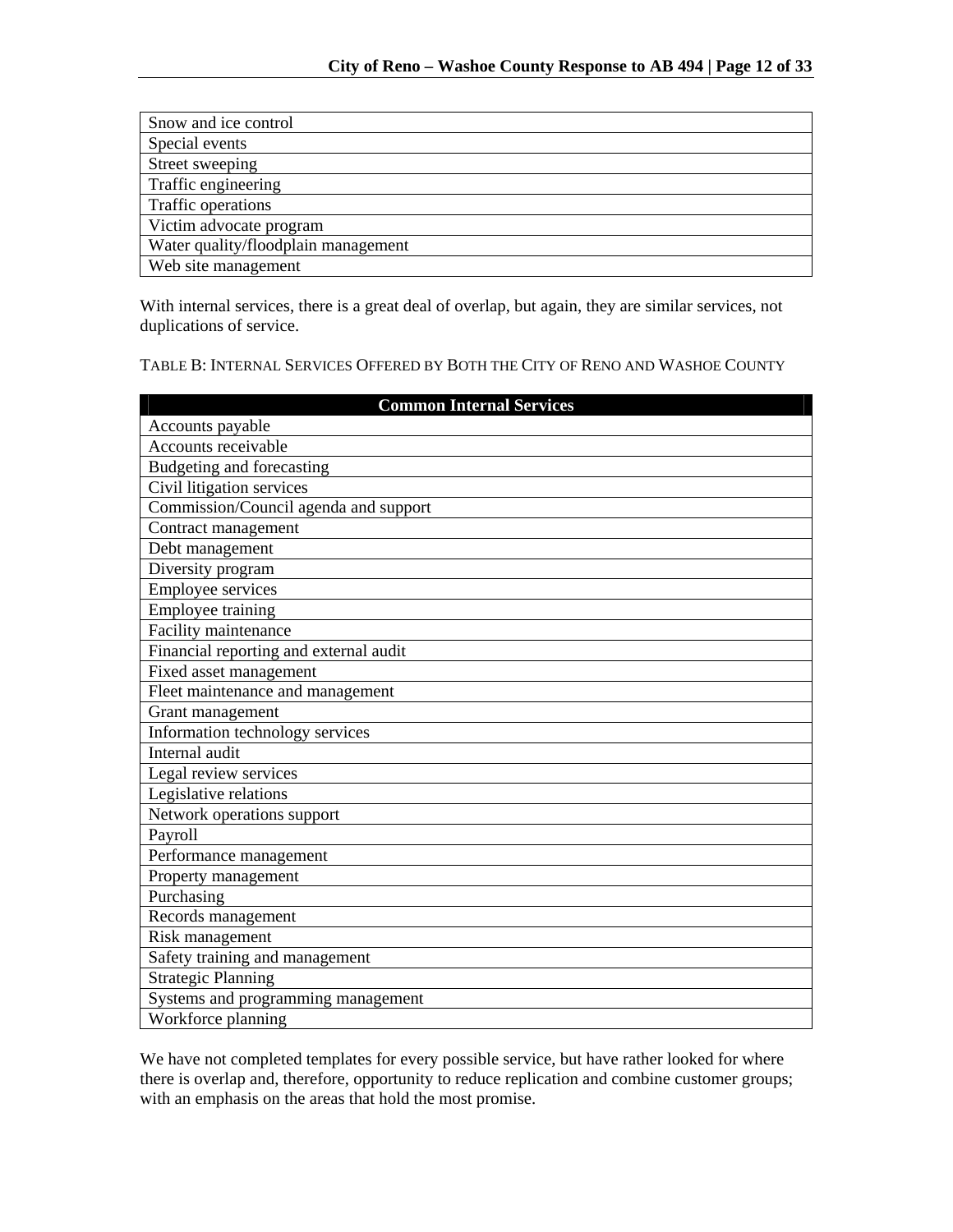There are a number of challenges in assessing the feasibility of sharing services or consolidating government functions that are being addressed through the SSEOC studies currently in progress and for any future projects.

One such challenge is in assessing the degree to which government services are overlapping. Where there is no overlap, there would not be savings from eliminating redundancy per se, but only from the potential to reduce future indirect or general government management costs through eliminating overlapping services or consolidation.

The majority of overlapping services fall into two categories: support services that are typical of any organization and areas where municipal services are provided to residents of unincorporated areas by the County. In these cases, sharing services or contracting for services becomes an attractive alternative.

In analyzing the most effective and efficient delivery of services, therefore, a number of models are being considered including, but not limited to:

- Sharing services through contracts and joint ventures;
- Eliminating overlap by consolidating functions or contracting for services; or
- Consolidating governments.

There are also some differences between constituents that live within municipalities and those who chose to live in unincorporated areas that should be addressed. This includes the population density, level of community standards (more codes versus more personal discretion), urban versus rural service needs, level of service expectations, and cost expectations.

Another area that requires special attention is governance, in ensuring that all constituents are fairly represented and have access to the officials responsible for making decisions that impact them.

Cities are created because there is a need for or desire to supply enhanced services in areas of high population density, so the needs are typically quite different from those living in low density areas. Also, service level expectations can vary widely between urban, suburban, and rural areas, making some service delivery models challenging to implement.

# *Current Shared/Consolidated Services*

There are about 60 services that are currently shared between agencies in Washoe County in the four types of shared services identified. Because the fifth category, "Consolidated Government" has only a few examples, it has not been included in the table.

# TABLE C: CURRENT SHARED SERVICES BETWEEN CITY OF RENO AND WASHOE COUNTY

| $Co-Op$                                                                           |
|-----------------------------------------------------------------------------------|
| Auctions of Government Surplus Equipment                                          |
| Building Codes Standardized for Washoe County, Reno, Sparks, Fernley, Lyon County |
| Computer Technology: GIS Information, Courts & Criminal Justice, Regional Basemap |
| Committee                                                                         |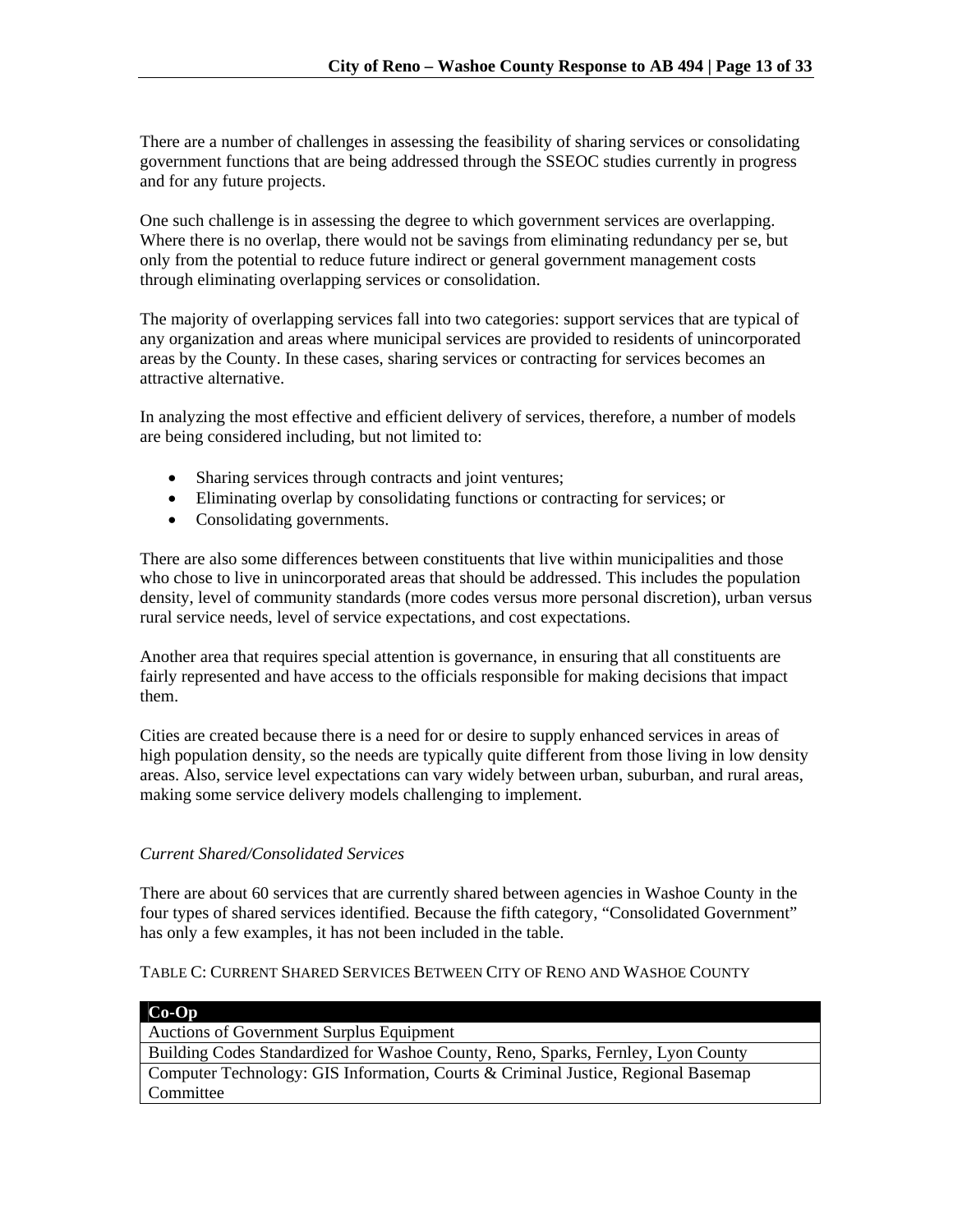| <b>Employer Health Care Coalition</b>                                                    |
|------------------------------------------------------------------------------------------|
| Golf Course Marketing Co-Op                                                              |
| Graffiti Tracking and Abatement                                                          |
| Human Services Consortium                                                                |
| Internet Crimes Against Children Task Force                                              |
| <b>Joint Terrorism Task Force</b>                                                        |
| Kids and Senior Korner Project                                                           |
| Living with Fire Partnership                                                             |
| Park Maintenance – Reno provides maintenance to 17 schools in Washoe County School       |
| District (WCSD)                                                                          |
| Purchasing -- Joinder Bids and Joint Requests for Proposals                              |
| <b>Recreation Programming</b>                                                            |
| Regional Emergency Operations Center (REOC) Paging System (for volunteers)               |
| Regional Evacuation and Shelter Plan                                                     |
| Regional Gang Unit (RGU)                                                                 |
| Regional Open Space Plan                                                                 |
| Regional Snow Response Plan                                                              |
| Senior Centers and senior transportation services                                        |
| Vehicle Maintenance/Fleet Services                                                       |
| <b>Contract Services</b>                                                                 |
| <b>Courts Delinquent Accounts Collections (Sparks/County)</b>                            |
| Elections                                                                                |
| Enhanced E911                                                                            |
| Fire Suppression and Prevention (Reno Fire Department/Truckee Meadows Fire Protection    |
| District)                                                                                |
| Mills Lane Justice Center Facilities Management                                          |
| <b>Regional Emergency Communications Dispatch</b>                                        |
| Regional Emergency Operations Center (REOC) Facilities Management                        |
| Regional Public Safety Training Center (RPSTC) Facilities Management                     |
| T-1 Technology Line (Provided to Sparks by Washoe County)                                |
| Traffic Signals Maintenance (Provided to Washoe County by Reno)                          |
| <b>Shared Services</b>                                                                   |
| Extraditions                                                                             |
| Family Resource Center with Washoe County School District (WCSD) at Sun Valley           |
| Forensics (Crime Lab)                                                                    |
| Juvenile Detention Alternatives Initiative                                               |
| Northern Nevada Police Officers Law Enforcement Academy - Police Officers Standards and  |
| Training (POST)                                                                          |
| Open Space and Trailhead Management                                                      |
| *RAVEN - Regional Aviation Enforcement operated by Washoe County Sherriff's Office       |
| (WCSO)                                                                                   |
| Regional Emergency Ordinance Disposal (EOD) Team, formerly the Consolidated Bomb Squad   |
| <b>Regional Road Impact Fees</b>                                                         |
| Regional Sex Offender Unit                                                               |
| *Regional Special Enforcement Team (SET), formerly the Consolidated Narcotics Unit (CNU) |
| *Repeat Offender Program (ROP)                                                           |
| Road Maintenance Resource - Sharing Agreement                                            |
| Search and Rescue (SAR) Team                                                             |
| <b>Toxicology Lab</b>                                                                    |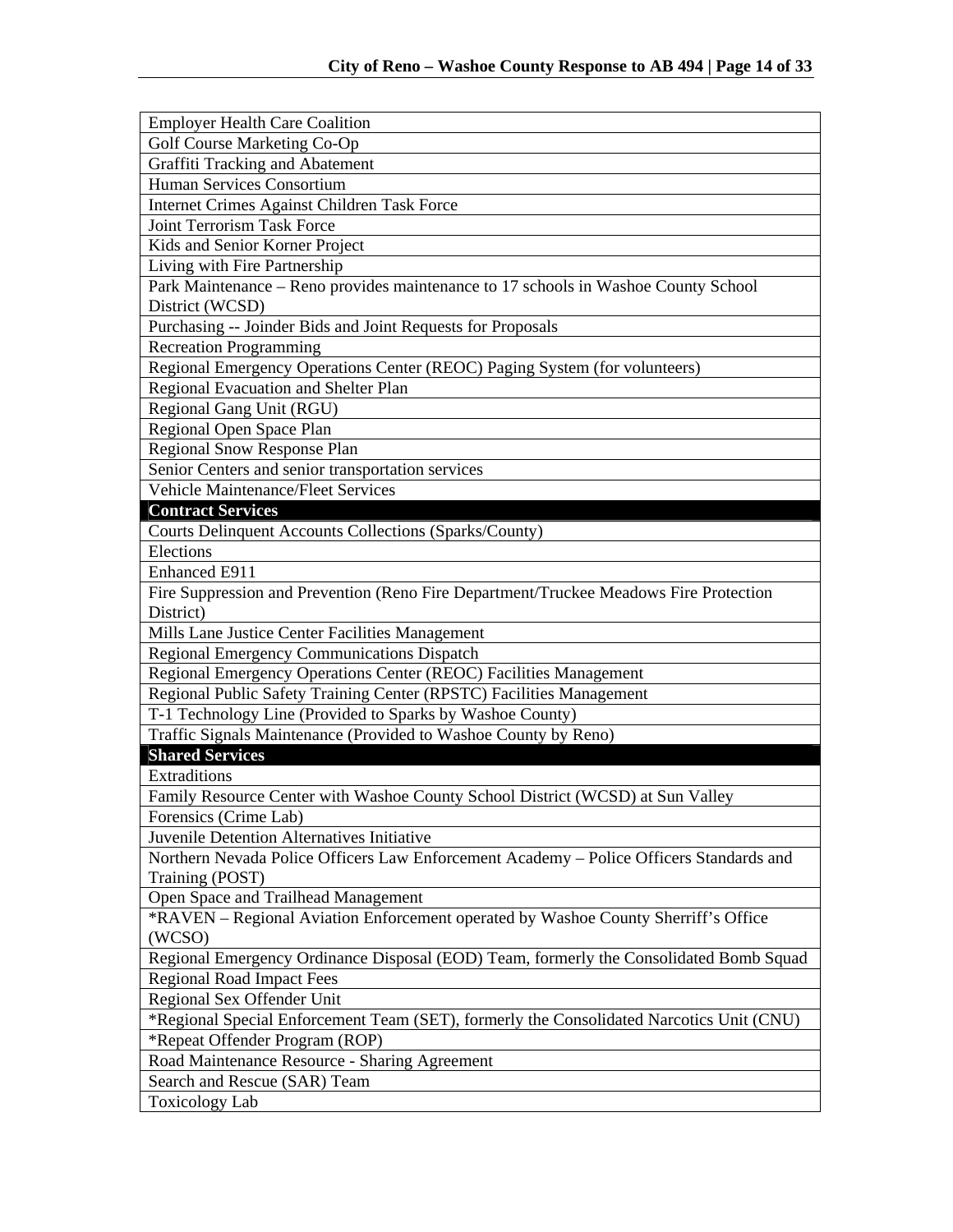| <b>Joint Ventures</b>                                                              |
|------------------------------------------------------------------------------------|
| 800 MHz Regional Radio System (17 partners)                                        |
| Affordable Housing Consortium (HOME Consortium)                                    |
| <b>Central Truckee Meadows Remediation District</b>                                |
| Community Assistance Center, Homeless Shelter Operations and Cold Weather Shelters |
| Regional Emergency Operations Center (REOC)                                        |
| <b>Regional Public Safety Training Center</b>                                      |
| Truckee Meadows Wastewater Reclamation Facility (TMWRF)                            |
| Truckee Meadows Water Authority (TMWA)                                             |
| Truckee River Flood Control Project                                                |
| Western Regional Water Commission (WRWC)                                           |
| <b>Consolidations</b>                                                              |
| Civil Protective Custody Facility                                                  |
| Detention Facility (Consolidated Jail)                                             |
| Public Health, through the Washoe County Health District                           |
| <b>Regional Animal Services</b>                                                    |

It should be noted that due to recent budget cuts, not all agencies have been able to participate in some of the regional services. Last year, for instance, the Washoe County Sheriff's Office had to pull out of the Repeat Offender Program (ROP), the Regional Special Enforcement Team (SET), and the HELP program and the City of Reno had to reassign their RAVEN staff back to patrol.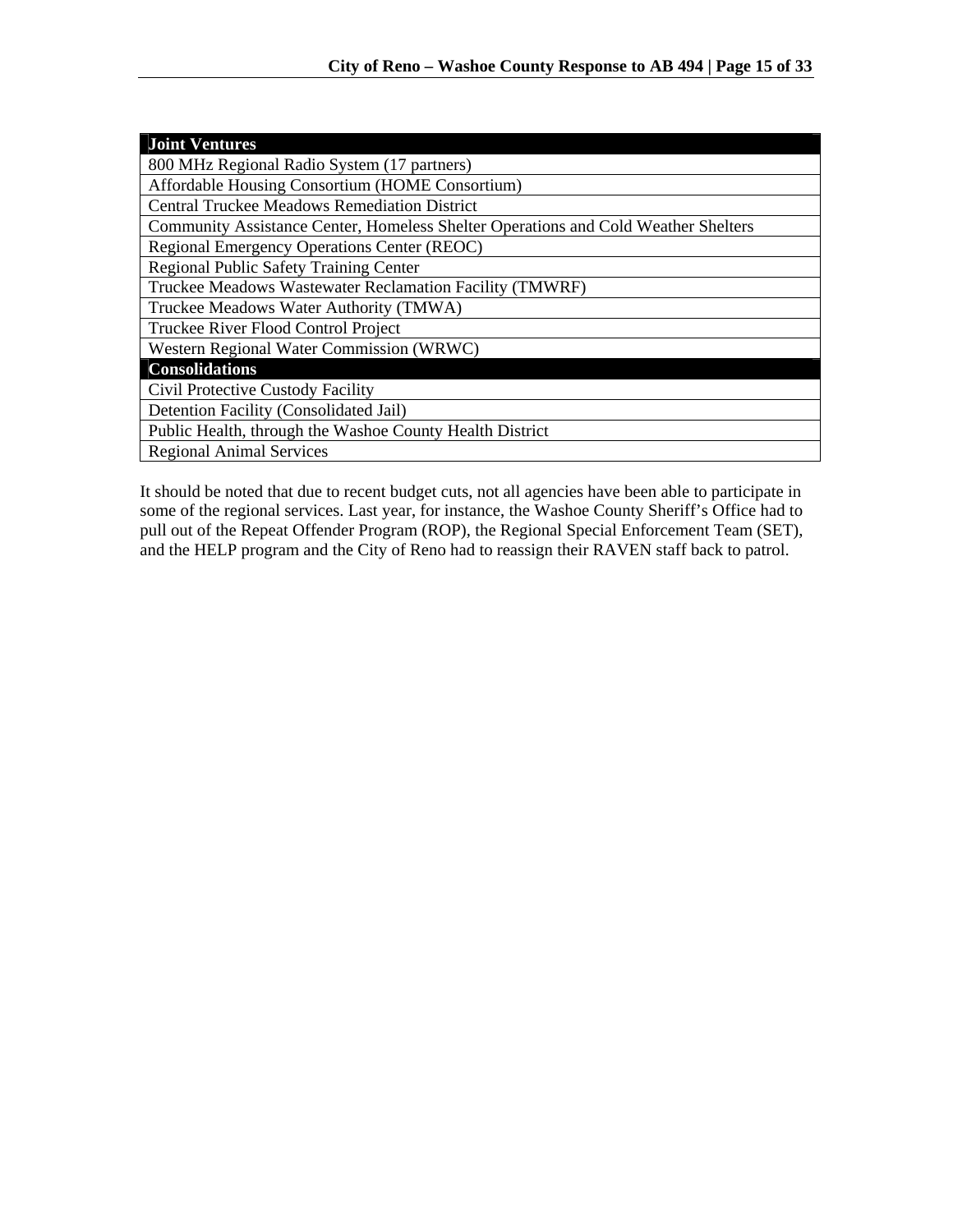# **ANALYSIS**

The analysis of potential shared services and consolidation has been broken down between public safety, public works, and general government as outlined in the legislation. It is important to note that many services are interdependent and provide support across departmental and agency lines, and that it would be in the best interest of the taxpayers to continue a cross-discipline approach for all of our services.

# *Summary of Approach*

As the SSEOC had been created to address shared services within Washoe County, the governing bodies of Washoe County and City of Reno assigned responsibility for responding to AB 494 to that committee.

The existing SSEOC support staff worked with departmental staff in both agencies to identify services provided by both agencies that could be shared or consolidated. Using a standard template, departmental staff collaborated to produce a template for each overlapping service that was identified.

The template asked twenty-one questions:

- 1. Function/Program/Service (FPS) to be reviewed.
- 2. Brief description of FPS.
- 3. Currently provided by. (Reno, Washoe County)
- 4. Current Level of Effort: (FTEs, Dollars)
- 5. Mandated?
- 6. Required by Code?
- 7. What process and outcome measures are currently being collected for this FPS?
- 8. What efforts at shared services for this FPS are currently underway?
- 9. Can this FPS be provided by one of the entities on behalf of the others?
- 10. Are special skills, knowledge, equipment, etc. necessary?
- 11. What are the key outcomes that define successful delivery of this FPS?
- 12. Can this FPS be outsourced? (Include examples of successful privatization functions that can be used as models)
- 13. Does this FPS benefit from economies of scale?
- 14. Are there other models that should be looked at?
- 15. Are there national models available of successful cooperation/consolidation of this FPS?
- 16. What areas of promise exist for cooperation/consolidation relative to this FPS?
- 17. Are there any legislative barriers to cooperation/consolidation?
	- 18. Are there any procedural barriers to cooperation/consolidation?
	- 19. Are there any financial barriers to cooperation/consolidation?
	- 20. Are there any opportunities to provide customer self-service (such as online)?

21. Are there other agencies that could provide the service/participate (RSCVA, TMWA, State)?

Probably the most important element of any decision to share or consolidate services is the financial implications. In order to have reliable pro forma data to work with, a great deal of analysis will need to be done that identifies the fully loaded costs and sources of funding. That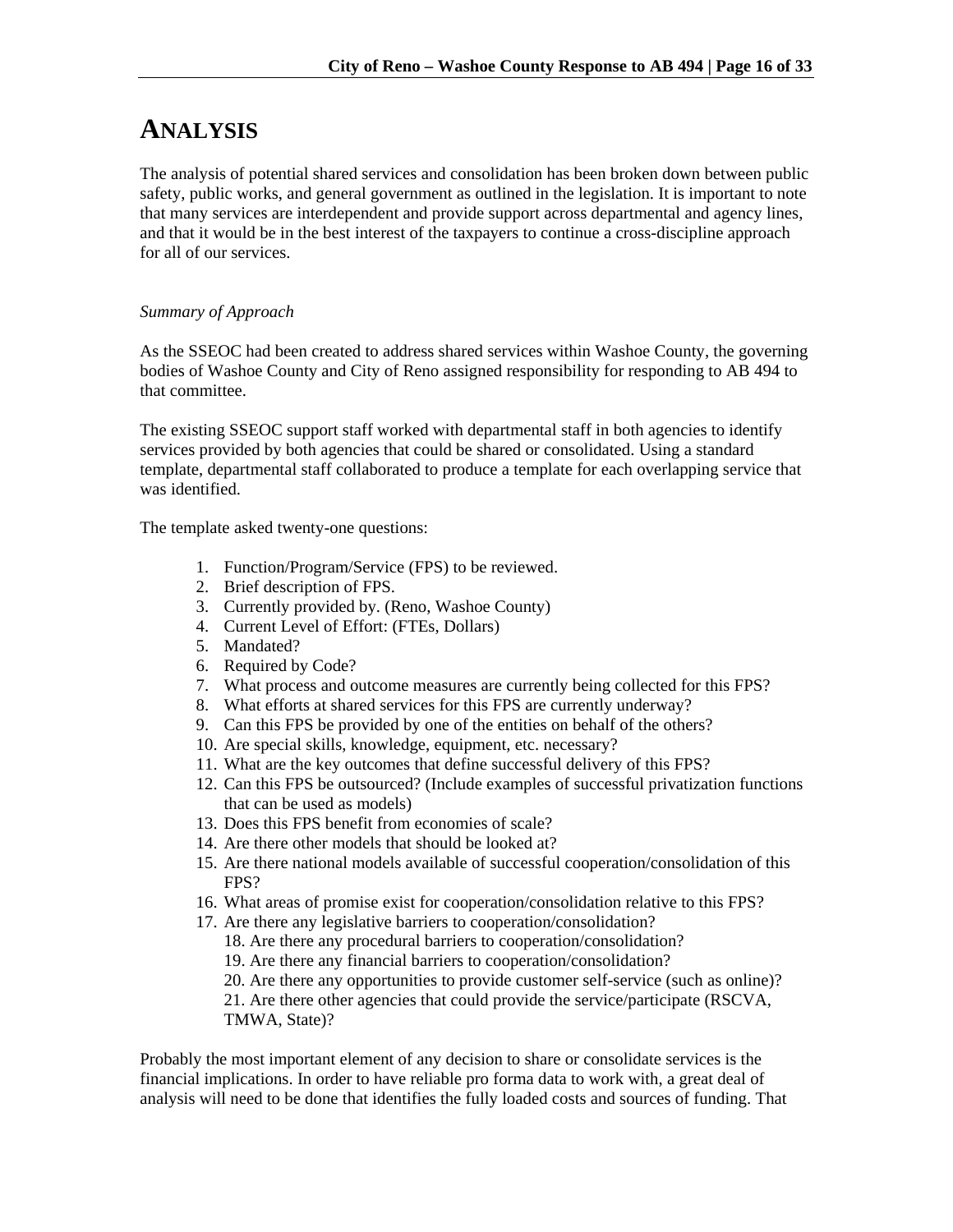level of analysis was not possible to accomplish across such a wide range of services in the time available for responding to the legislation and with the resources available.

It should be noted, however, that we have in place a deliberate process for analyzing shared services in the SSEOC and that that the appropriate level of financial analysis will be conducted for each of the services we have proposed for shared services.

The expenditures identified for each service on the templates are estimates of direct costs and indirect costs allocated to departments using dissimilar budgeting processes and can therefore only be used as estimates designed to describe the relative scale of each service's costs.

In some cases, we have developed more reliable data, and those studies have been included in the appendices.

Because of these difficulties, staff is not able to provide cost estimates for consolidating services identified in the templates, nor forecast potential savings or the amount of time before start-up costs are recouped and ongoing savings will be realized.

The fact that no costs or potential savings have yet been identified should not be construed as an obstacle to moving forward with shared service efforts, however, as the detailed analysis necessary to provide meaningful pro forma financial statements is a key element of the due diligence appropriate for these kinds of agreements.

Also, we recognize that cost savings is only one of the motives for pursuing shared services, and that efficiency, ease of use, simplification of policies and procedures, and the stakeholder experience are other important factors to be considered. In fact, an analysis of reference sources on city-county consolidations shows that there is little reason to expect significant costs savings, particularly in the short-term, so that should not be the only motivation for attempting to consolidate or share services.

Some successful consolidations have been focused on regional problems, such as economic development.

In some consolidation efforts, diseconomies of scale have occurred due to increasing the size of the consolidated government; these potentially adverse impacts must be scrupulously guarded against.

Lastly, it is most appropriate that any savings identified should accrue directly to local taxpayers.

# **OPPORTUNITIES WITHIN PUBLIC SAFETY**

Public safety is a broad term that encompasses many different activities from criminal investigations and fire suppression to traffic and sanitary engineering. For the purposes of this report, we have limited that definition to Police and Fire services and have included other public safety services under Public Works and General Government.

Because Fire services are contracted between the County and the City, no templates were necessary to identify ways to share services. The combined service is, however, a potential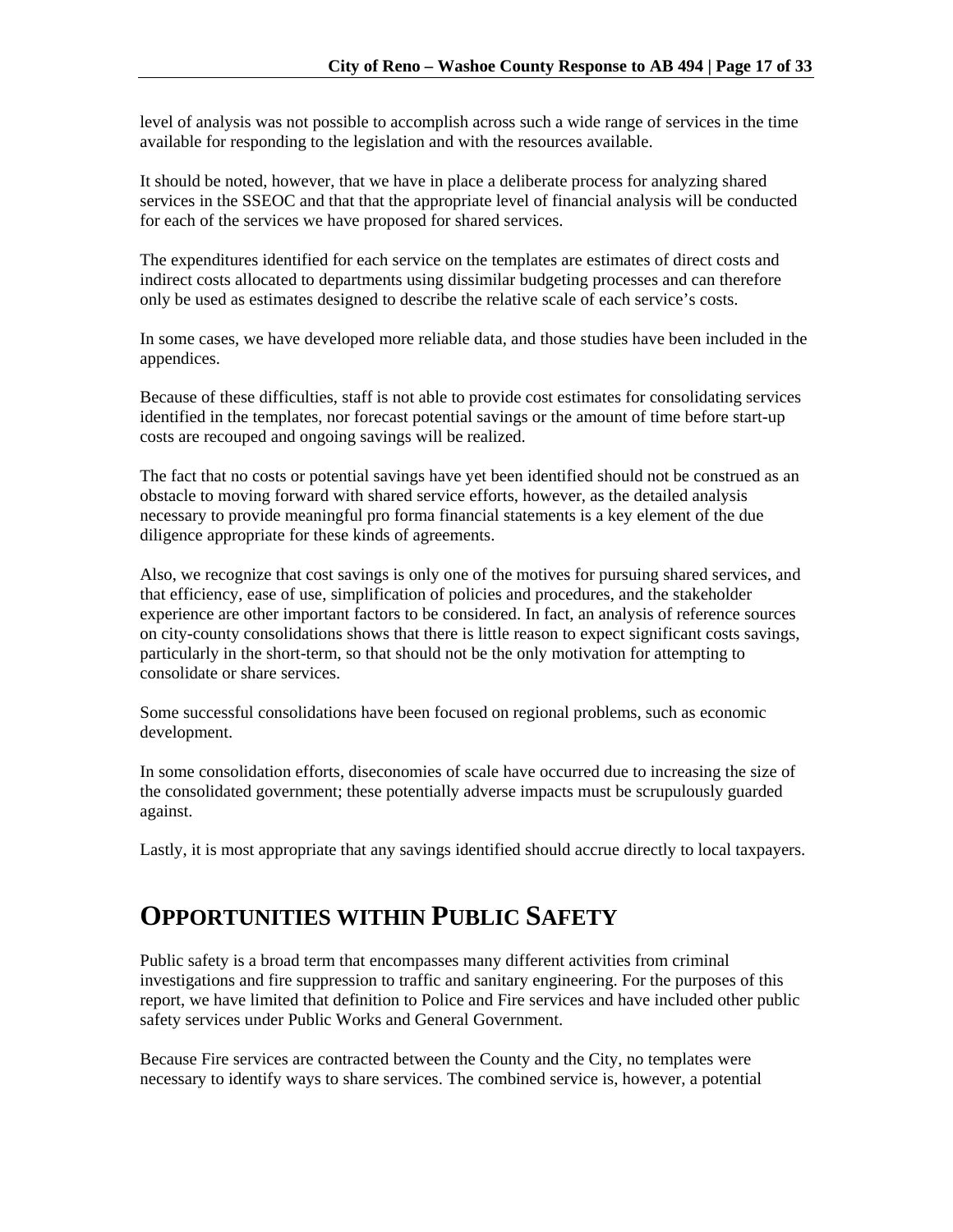regional service and recent studies looking into possible regionalization are included in Appendix C.

Staff at the Washoe County Sheriff's Office and Reno Police Department looked at areas where services were similar enough to warrant consideration. They included:

- Accounting/Grant Funding
- Evidence Custody and Control
- Records Management
- Recruiting

Other areas are continuing to be researched through the SSEOC process and will be analyzed as they are identified.

# *Aspects that are Currently Consolidated in Whole or in Part*

The agencies are now sharing services or have consolidated a variety of functional areas:

- 800 MHz Regional Radio System (17 partners)
- Civil Protective Custody Facility
- Courts Delinquent Accounts Collections (Sparks/County)
- Detention Facility (Consolidated Jail)
- Enhanced E911
- Extraditions
- Fire Suppression, Prevention and Inspection Services for Truckee Meadows Fire Protection District
- Forensics (Crime Lab)
- GIS Information, Courts & Criminal Justice, Regional Basemap Committee
- Graffiti Tracking and Abatement
- Internet Crimes Against Children Task Force
- Joint Terrorism Task Force
- Juvenile Detention Alternatives Initiative
- Living with Fire Partnership
- Mills Lane Justice Center Facilities Management
- Northern Nevada Police Officers Law Enforcement Academy Police Officers Standards and Training (POST)
- \*RAVEN Regional Aviation Enforcement operated by Washoe County Sherriff's Office (WCSO)
- Regional Animal Services
- Regional Emergency Communications Dispatch
- Regional Emergency Operations Center (REOC)
- Regional Emergency Operations Center (REOC) Facilities Management
- Regional Emergency Ordinance Disposal (EOD) Team, formerly the Consolidated Bomb Squad
- Regional Evacuation and Shelter Plan
- Regional Gang Unit (RGU)
- Regional Map Committee
- Regional Public Safety Training Center
- Regional Public Safety Training Center (RPSTC) Facilities Management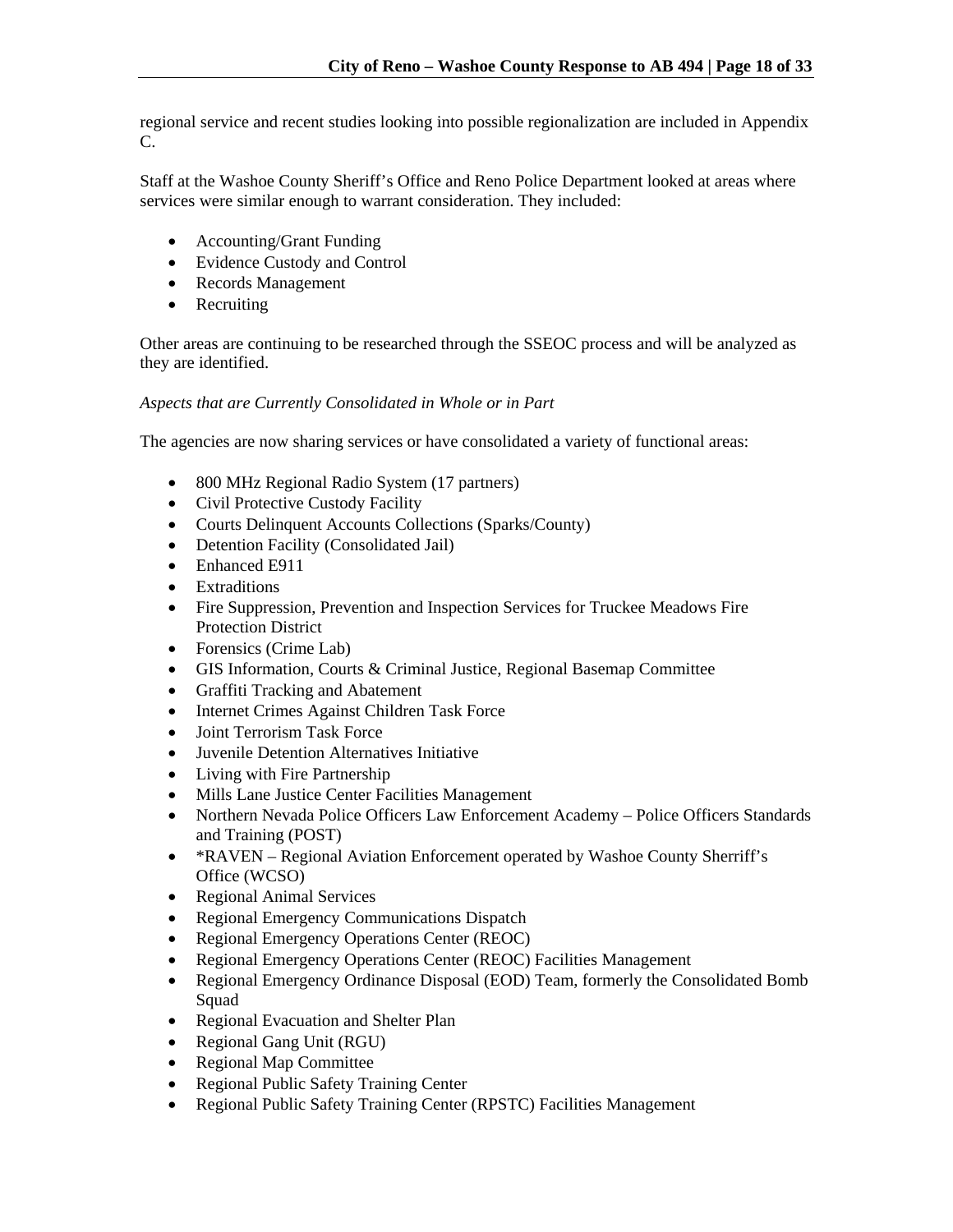- Regional Sex Offender Unit
- \*Regional Special Enforcement Team (SET), formerly the Consolidated Narcotics Unit (CNU)
- Repeat Offender Program (ROP)
- Search and Rescue (SAR) Team
- Special Weapons and Tactics (SWAT) Team
- Toxicology Lab
- Truckee Meadows Water Quality Committee

\*Some co-op activities that have been used for years have recently been cut back due to the recession, and will be reviewed first when adequate funding is available.

# *Aspects Being Considered*

There are no projects currently underway in public safety in the current phase of the SSEOC's work, but the Sheriff and the Reno Police Department have been asked to proceed to discuss possible areas of shared services on a parallel track and report back to the SSSEOC.

# *Aspects not Consolidated, but Appropriate for Future Consideration*

Staff has identified possible collaboration in the following areas:

- Evidence Custody and Control
- Records Management
- Recruiting

These will be among the first priorities for the SSEOC to evaluate as part of the process currently in place. Others will be identified as the SSEOC process continues.

# **OPPORTUNITIES WITHIN PUBLIC WORKS**

The public works staff at the respective entities identified the following services to analyze for the potential to share or consolidate:

# *Building Functions*

- Building Control System Management
- Carpentry Shop
- Janitorial Management
- Landscaping
- Paint Shop
- Snow and Ice Control at Facilities

# *Engineering Functions*

- Capital Projects Management
- Development Review for Stormwater, Pavement, Grading, Traffic Safety Requirements
- FEMA Flood Plain Management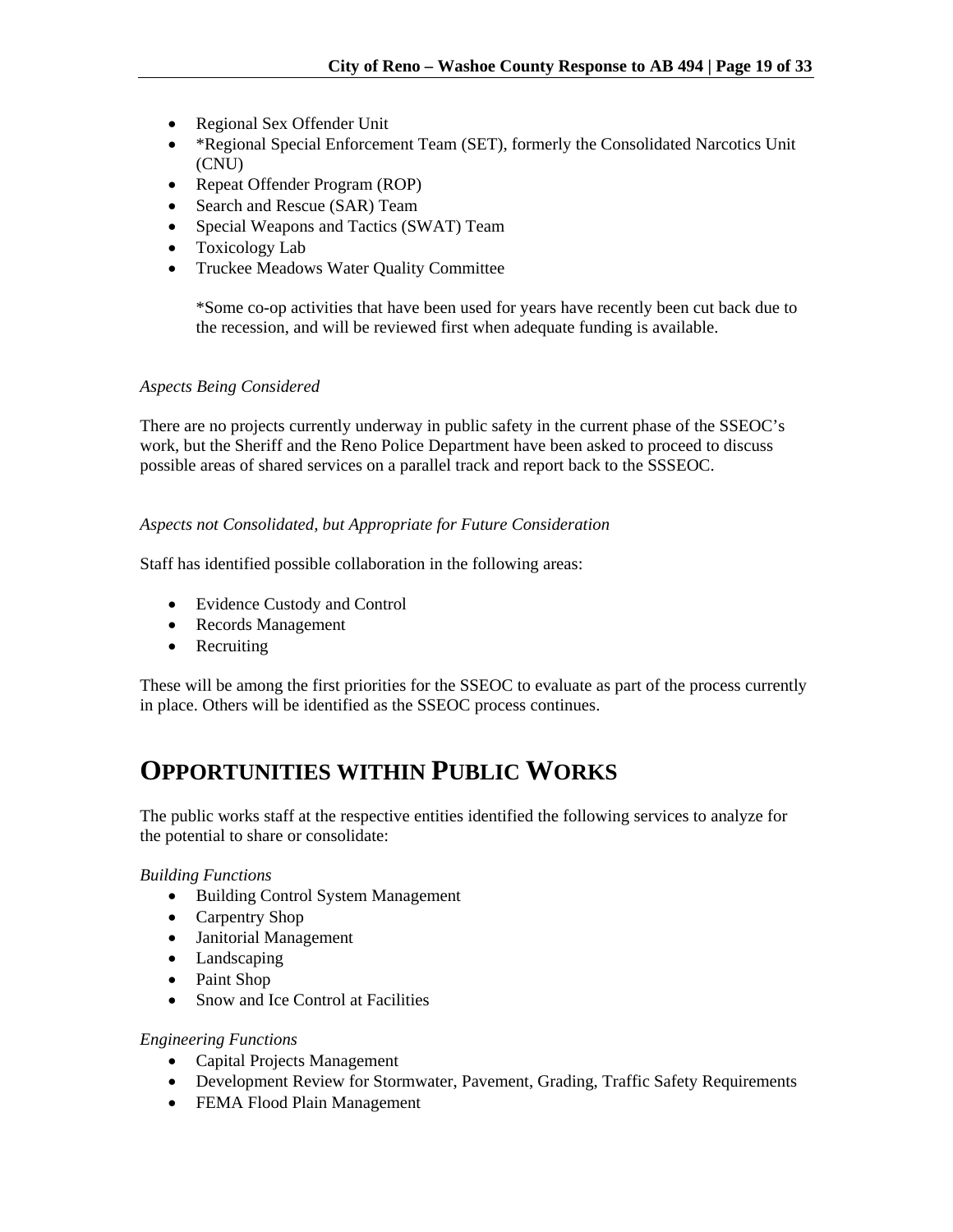- Pavement Condition Management Program
- Stormwater Management Planning and Engineering
- Stormwater Quality Management Program
- Stormwater Utility Management
- Tenant Improvements Design and Project Management
- Traffic Engineering

#### *Road Maintenance Functions*

- Long Line Striping
- Maintenance of Irrigation/Drainage Ditches
- Service Area Readjustments to Enhance Maintenance Delivery Efficiencies
- $\bullet$  Sign shop
- Snow and Ice Control
- Street Sweeping
- Traffic Signal Control (Interlocal agreement where Reno maintains the County's signals; to be approved in August 2010)
- Weed Control

#### *Equipment Services*

- Body Shop
- Specialty Services on Fire Apparatus
- Specialty Services on Heavy Equipment

#### *Aspects that are Currently Consolidated in Whole or in Part*

The agencies currently work together in a number of areas:

- 800 MHz Regional Radio System (17 partners)
- Central Truckee Meadows Remediation District
- Mills Lane Justice Center Facilities Management
- Regional Emergency Operations Center (REOC) Facilities Management
- Regional Public Safety Training Center (RPSTC) Facilities Management
- Regional Road Impact Fees
- Regional Snow Response Plan
- Road Maintenance Resource Sharing Agreement
- Traffic Signals Maintenance (Provided to Washoe County by Sparks)
- Truckee Meadows Wastewater Reclamation Facility (TMWRF)
- Truckee Meadows Water Authority (TMWA)
- Truckee River Flood Control Project
- Western Regional Water Commission (WRWC)
- Vehicle Maintenance/Fleet Services

#### *Aspects Being Considered*

At this time the Washoe County Department of Water Resources (DWR) and the Truckee Meadows Water Authority (TMWA) are well along with a process that will ultimately lead to the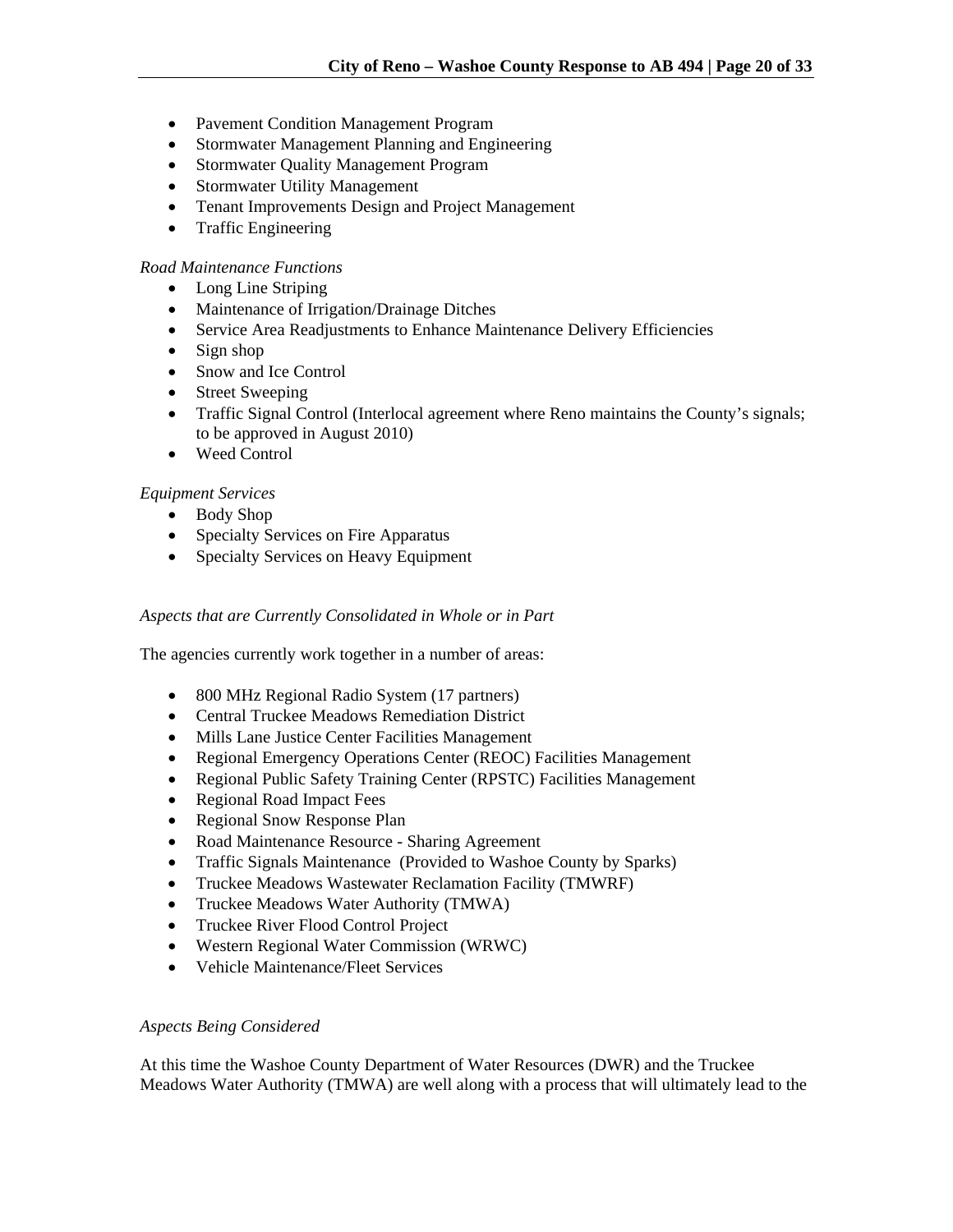merger of the two entities. If the effort goes as planned, the current timeline is for completion of the merger by the end of June 2011.

The SSEOC is not currently reviewing any services in this area, but has identified functions that could be looked at in the future, such as fleet maintenance and management (Equipment Services).

# *Aspects not Consolidated, but Appropriate for Future Consideration*

Staff has identified the following areas as having potential collaboration between the County and the City:

- Elements of Equipment Services
- Mobile Maintenance Operations: Snow & Ice, Sweeping
- Pavement Condition Management
- Storm Water Quality Management
- Traffic Signal Maintenance

Because not all of the templates for services identified above were completed in time to be included in this report, the analysis of potential opportunities will continue as part of the SSEOC's ongoing work plan.

# **OPPORTUNITIES WITHIN GENERAL GOVERNMENT**

There is a large variety of services provided by local agencies, some of which overlap. Those identified in this analysis include:

- Building Permitting and Inspections
- Business Licensing
- Citizen Response (including neighborhood services, call center and customer request management)
- Communications/Public Information (includes graphic design, video and web functions)
- Emergency Management
- Finance Accounting
- Finance Budget
- Finance Collections
- Grant Management
- Human Resources
- Information Technology
- Internal Audit
- $\bullet$  Parks Golf
- Parks Parks Facilities
- Parks Senior Services
- Planning and Development Services
- Purchasing
- Reprographics
- Risk Management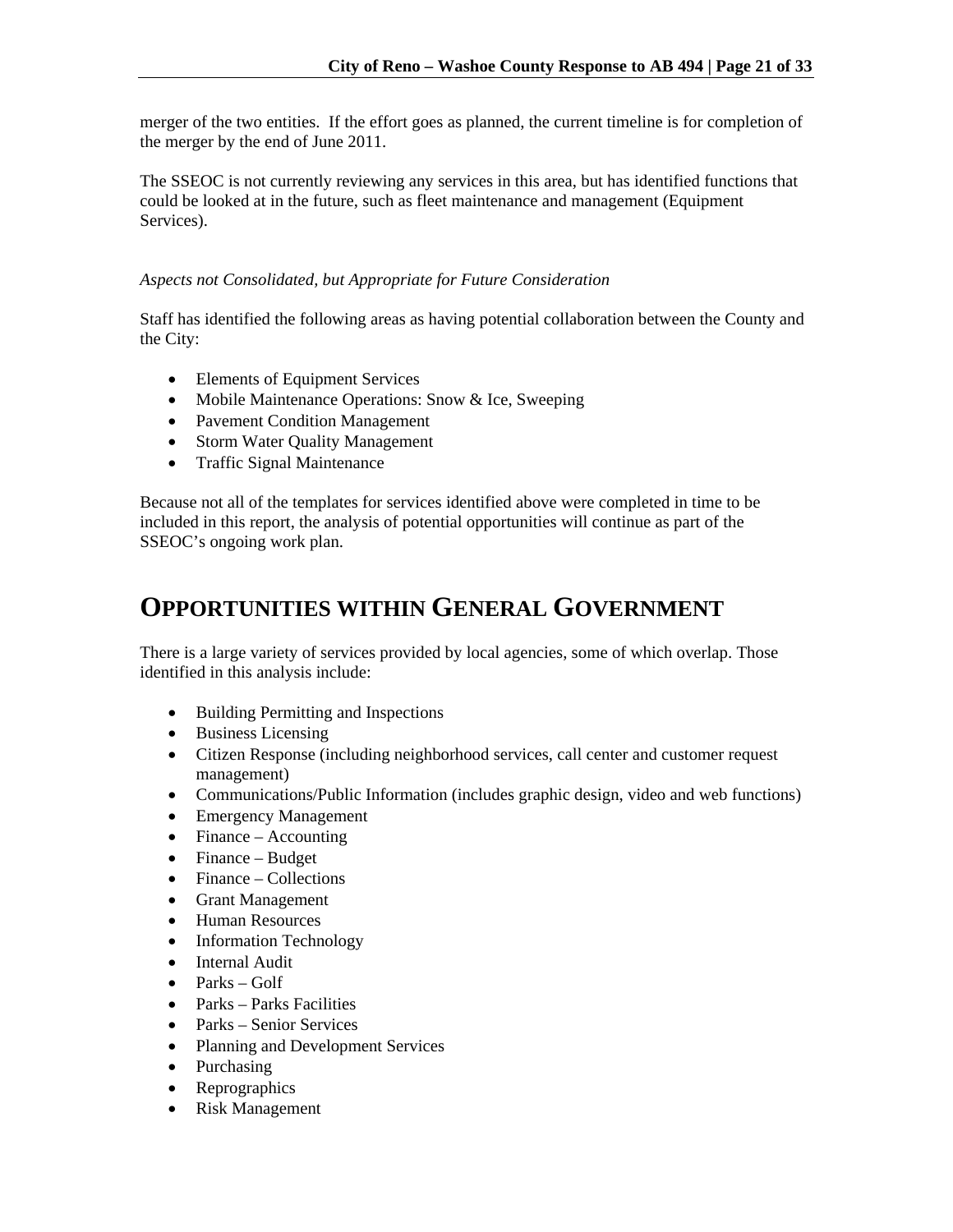Strategic Deployment (strategic planning, performance measurement, etc.)

# *Aspects that are Currently Consolidated in Whole or in Part*

There are a number of areas in general government that are currently shared in Washoe County, including:

- Affordable Housing Consortium (HOME Consortium)
- Auctions of Government Surplus Equipment
- Building Codes Standardized for Washoe County (WC), Reno, Sparks, Fernley, Lyon County
- Community Assistance Center, Homeless Shelter Operations and Cold Weather Shelters
- Elections
- Employer Health Care Coalition
- Family Resource Center with Washoe County School District (WCSD) at Sun Valley
- Forensics (Crime Lab)
- GIS Information, Courts & Criminal Justice, Regional Basemap Committee
- Graffiti Tracking and Abatement
- Human Services Consortium
- Kids and Senior Korner Project
- Open Space and Trailhead Management
- Park Maintenance Reno provides maintenance to seventeen schools in Washoe County School District (WCSD) when requested
- Public Health Washoe County District Health
- Purchasing Joinder Bids and Joint Requests for Proposals
- Recreation Programming
- Recruitment of Personnel
- Regional Open Space Plan
- Senior Centers
- T-1 Technology Line (Provided to Sparks by Washoe County)

# *Aspects Being Considered*

Staff is working with Matrix Consulting to establish the feasibility of sharing services in several major internal services: human resources, purchasing, and information technology. This project covers many of the services identified above.

A subcommittee has been created first to begin analyzing the potential for cooperating, sharing services, or functionally consolidating building permitting and inspections and then to look at business licensing.

# *Aspects not Consolidated, but Appropriate for Future Consideration*

The SSEOC had also considered reprographics, recreation/senior programming, and emergency management as potential areas to explore, even before this report was undertaken, so those services remain as possible next steps.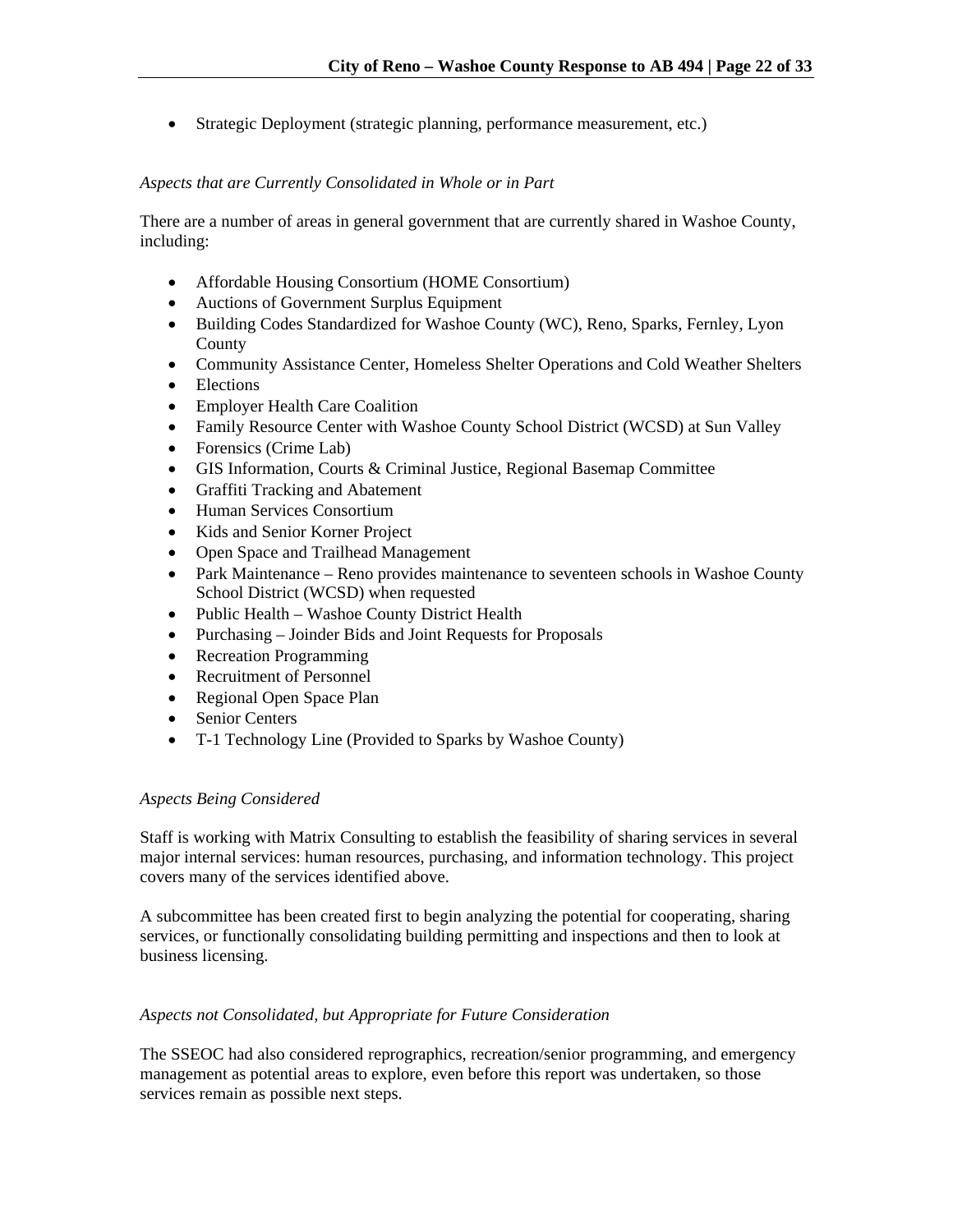In addition to those items already in the SSEOC work plan or under consideration, this report also has identified potential areas of collaboration in:

- Call Center/Customer Request Management
- Graphic Design
- Video Production and Broadcast
- Web Site Management and Social Media
- Accounting
- Accounts Payable

Some have significant operational barriers, but all are worth consideration.

# RECOMMENDATIONS

Based on the data collected through this process, staff recommends the following as potential next steps for the SSEOC:

- That the service aspects that have been identified as appropriate for future consideration be submitted to the SSEOC for review and analysis.
- That standardization of software and hardware platforms should be pursued first, as investments in technology can be a large part of the investment in services and may take years to align.
- That, whenever possible, we create "one-stop shops," where constituents can receive all necessary services at one location, during one visit.
- That some services, such as business licensing or web services at *mynevada.gov*, may benefit from pursuing a statewide perspective, seeking ways to further reduce cost and effort for constituents.
- That any services that primarily benefit limited geographical areas should consider using General Improvement or Special Assessment Districts for funding.

Staff also recommends working with the State Legislature to remove any impediments to sharing services or consolidation. The major items to look at include:

- Eliminating "cherry picking" provisions contained in NRS 280.123;
- Changing collective bargaining rules in NRS 288;
- Protecting local government revenues;
- Changing binding arbitration; and
- Changing presumptive healthcare.

Please see the "Legislative Support" section of the "Work Plan" below for a fuller discussion of these issues.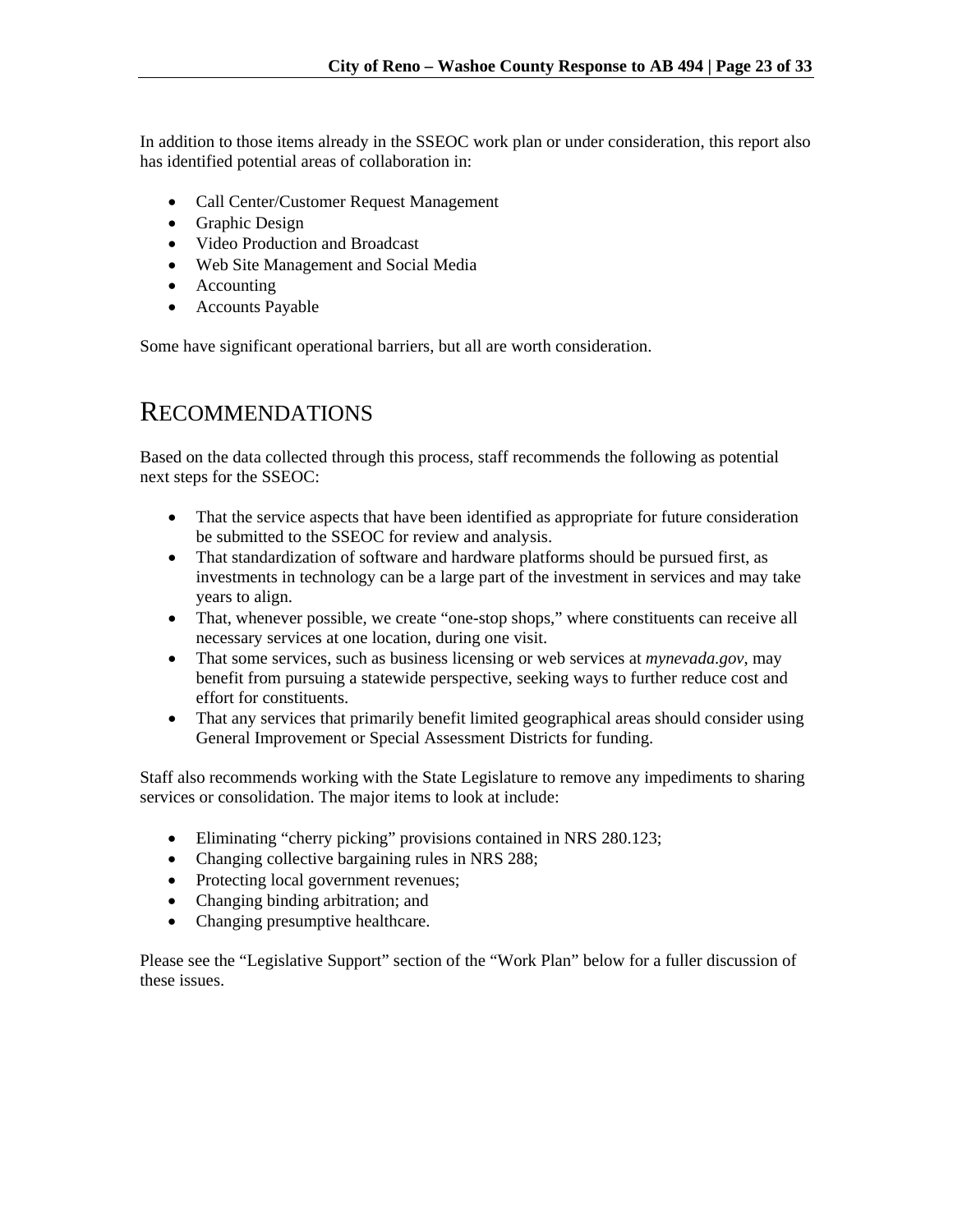# **WORK PLAN**

# *Current Timeline*

The SSEOC has been studying potential shared services in purchasing, information technology, and human resources.

The current timeline for the review of those services is that phase one of the study by Matrix Consulting is expected to be completed in mid-October of 2010 with an interim report available for review in mid-September.

In addition, the SSEOC established a subcommittee to look at the possibility of sharing services in building inspections and permitting and also in business licensing. The subcommittee was established in July 2010 and is working together with staff to analyze those functions.

The appointees to the six-member SSEOC Subcommittee have been selected by the City of Reno and Washoe County and the committee will begin reviewing building inspections and permitting in early august with a four- to six-month timeline expected for completion. The results of the subcommittee recommendations would be presented to the SSEOC and the subcommittee would then begin working on the topic of business licensing.

The additional opportunities identified in this report will be submitted to the SSEOC for consideration as these other projects are completed.

# *Prioritized Projects*

The initial priorities for sharing services were identified as:

- Purchasing
- Human Resources
- Information Technology

Information technology, in particular, has been identified as an important first step, as the variety of different software and hardware platforms currently in use provides a significant barrier to consolidation and if addressed first promises to make it possible to standardize information collection and management across numerous services.

Based on lessons learned in the analysis of the first three services, the SSEOC established criteria for prioritizing the services. They are:

- Does it provide mutual benefit?
- Is this a service that is at risk or in danger of being eliminated?
- Does it improve the level of service for the public?
- Is there an opportunity for avoidance of future capital or operational costs?
- What is the perceived ease of implementation (including projected implementation costs, speed of implementation, employee displacement, etc.)?
- What is the relative value of in-house delivery of this service versus outsourcing it?
- Are there other successful models elsewhere that we could build on?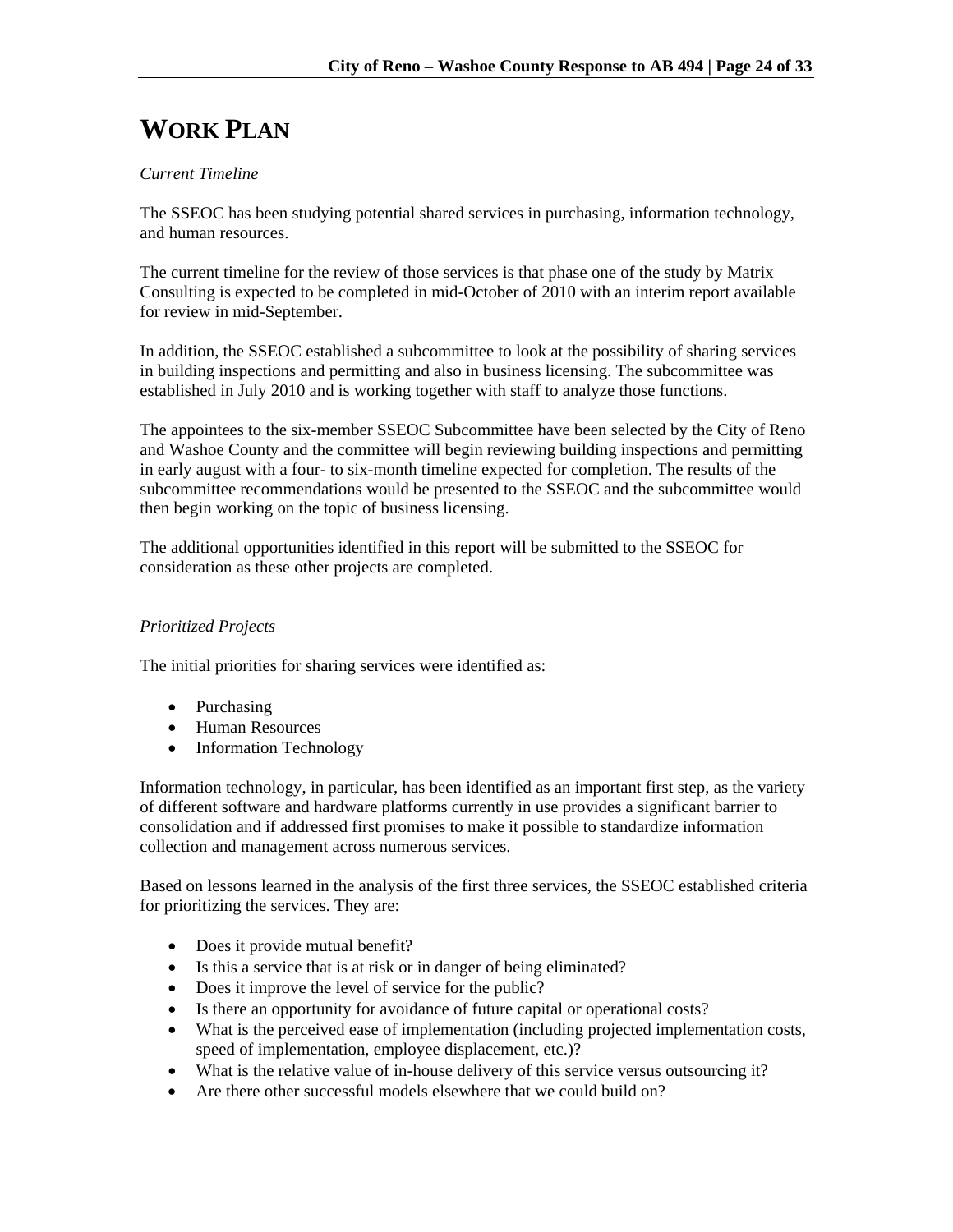- Is there a possibility of achieving a reduction of current costs?
- What governance model will be used?
- What is the perceived level of citizen acceptance (or resistance of) of the specific shared service/merger/consolidation proposal?

Using these criteria, the SSEOC asked staff to look at the following as potential shared services:

- Fleet Maintenance
- Reprographics
- Business Licensing
- Recreation/Senior Programming
- Building Permits and Inspections
- Emergency Management

In light of the staff analysis, the SSEOC elected to move forward on business licensing and building permits and inspections as a next step.

Other prospects identified in this report will be prioritized using the criteria set forth above.

# *Legislative Support*

Apart from the organizational and financial work required to successfully share or consolidate services between agencies, there are a number of obstacles created by State law that could be addressed to effectively share services.

For example, the compounded costs of the "cherry picking" rules contained in NRS 280.123 make cost reduction almost impossible in consolidating public safety services. This has been cited as a key impediment in many of the consolidation studies that have been undertaken in the past.

Another element, in NRS 288, restricts management from making changes to hours or working conditions without triggering negotiations. Also, language that requires existing collective bargaining agreements to stay in force when negotiations reach an impasse provide no incentive for accepting reductions in pay or benefits and effectively create "baseline" benefits in negotiations. More flexibility in the City's ability to negotiate with bargaining units would help reduce barriers to sharing services or consolidating.

Other ways the State Legislature could empower local governments to generate savings through sharing services or consolidation include minimizing the impact of unfunded mandates and keeping the revenue structure of local governments whole or possibly even finding ways to increase those revenues.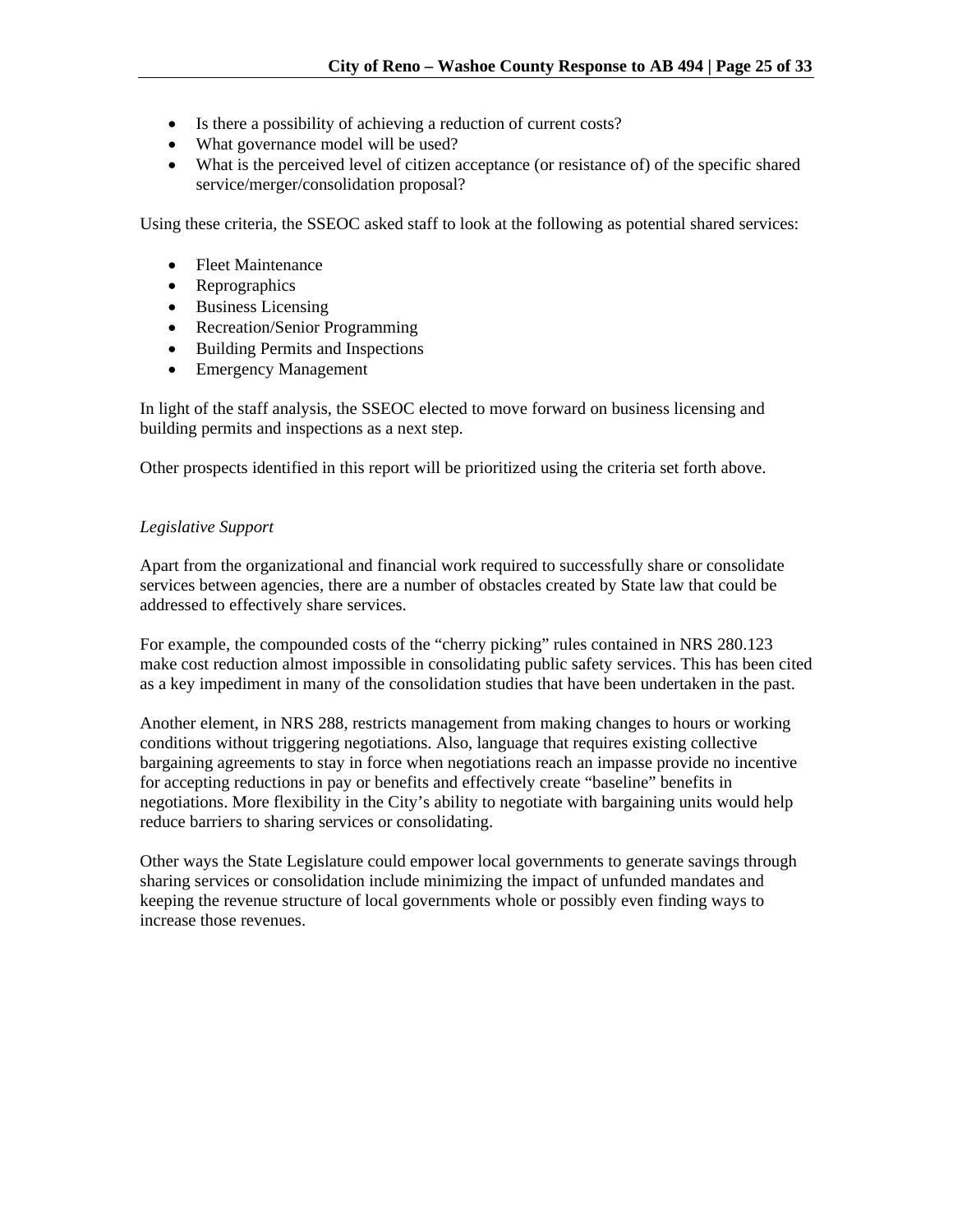# **APPENDICES**

The attached CD-ROM contains the full text of a number of studies and reports related to consolidation and shared services in Washoe County. A brief description of each item is provided below.

# *A: Service Evaluation Templates (on CD-ROM)*

The final templates, as developed through teams made up of Washoe County and City of Reno staff are attached to provide further detail. Note: The attached templates represent the initial results of joint work by City and County staff as part of a dynamic list of reviews of various services provided by the two entities. Additional templates will be completed by staff teams who continue to study possible opportunities for service sharing.

# *B: Suggested Statute for Further Review*

There are a number of ways that the State Legislature could assist local governments in successfully implementing consolidation. Below is a summary of items; this list is not inclusive.

- NRS 179D Registration of Sex Offenders and Offenders Convicted of a Crime Against a Child NRS 244 Counties: Government • NRS 245 Counties: Officers and Employees Generally
- NRS 266 General Law For Incorporation of Cities and Towns
- NRS 268 Powers and Duties Common to Cities and Towns Incorporated Under General or Special Laws
- NRS 278.026-029 Planning and Zoning: Regional Planning in Counties Whose Population is 100,000 or more but Less Than 400,000
- NRS 280.123 Metropolitan Police Departments: Merger
- NRS 288 Relations Between Governments and Public Employees
- NRS 289 Peace Officers
- NRS 354.5943 Local Financial Administration
- NRS 354.59873 Local Financial Administration
- NRS 354.59874 Local Financial Administration

# *C: Consolidation Studies & Reports (on CD-ROM)*

The governments of Washoe County have a long history of seeking efficiencies through service sharing and consolidation. Some previous studies include:

# **C.1 "Report and Recommendations of the Ambulance System Study Committee," June 1986.**

This study was conducted by the Ambulance System Study Committee. The Committee was charged with identifying the strengths and weaknesses of the existing system and to make recommendations to the District Board of Health,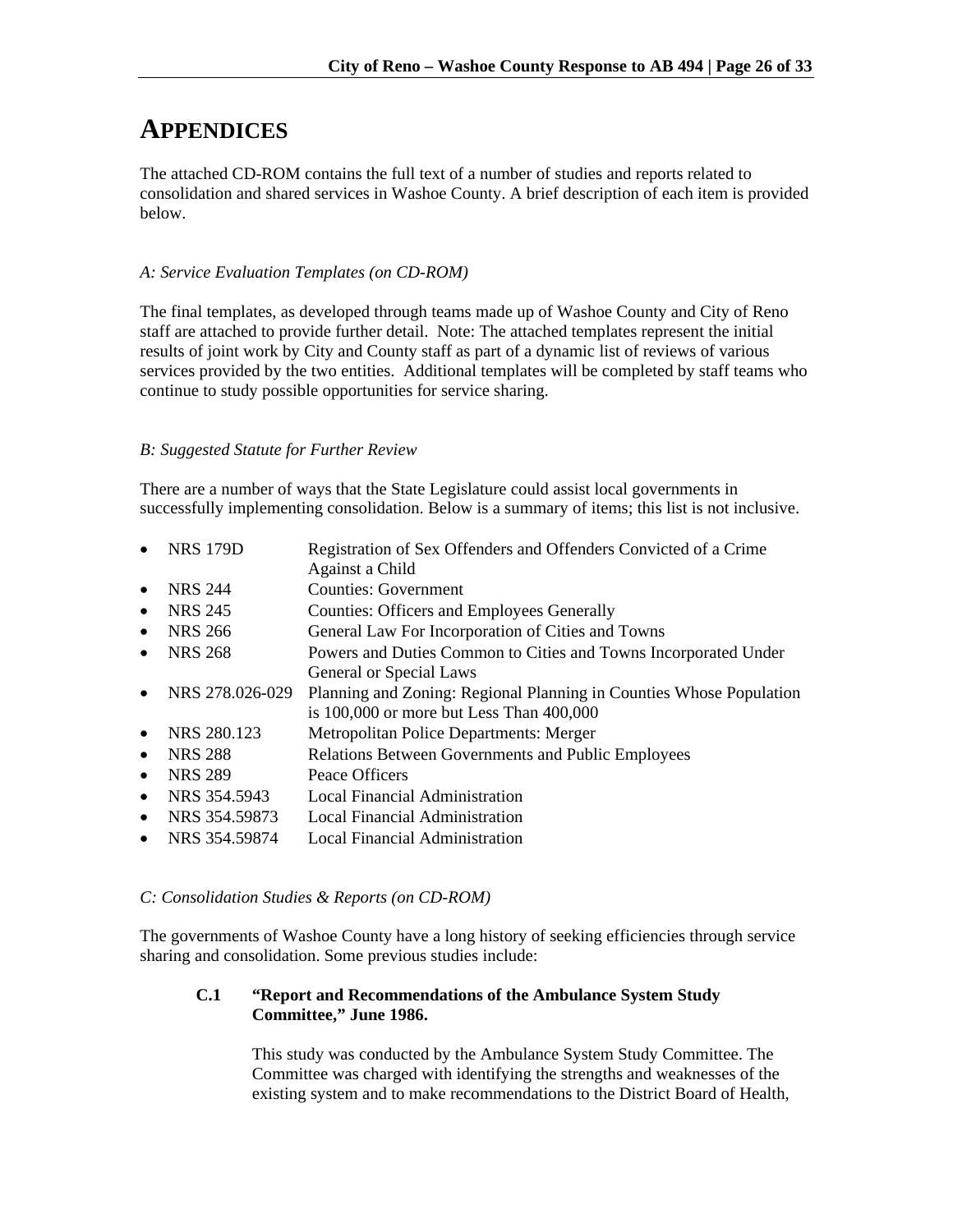Reno City Council, Sparks City Council and the Board of County Commissioners on possible improvements to the existing ambulance system.

# **C.2 "Law Enforcement Staffing & Operations in the Truckee Meadows: A Blueprint for the 1990s," March 1990.**

The purpose of this study was to conduct a manpower needs analysis of four Truckee Meadows law enforcement agencies and, from that analysis, provide recommendations concerning their staffing requirements for the next five to ten years. The agencies involved in the study were the Washoe County Sheriff's Office, the Reno Police Department, the Sparks Police Department, and the University of Nevada, Reno Police Department. A discussion on the potential for shared services can be found on page 16.

#### **C.3 "Medical First Response Study Committee," September 1994.**

This study was done to further improve medical first response in Reno, Sparks and Washoe County; building upon what was accomplished with the 1986 Report and Recommendations of the Ambulance Study Committee.

# **C.4 "Regional Law Enforcement Task Force Report to Truckee Meadows Regional Planning Governing Board," January 1996.**

The purpose of this task force was to conduct an independent, thorough, community-centered analysis of the cost and benefits of regionalizing law enforcement operations in Washoe County.

# **C.5 "Memo – Issues Regarding Consolidation of Law Enforcement Services in the Truckee Meadows," January 2001.**

This report contains a summary of issues related to the topic of consolidation of law enforcement services in the Truckee Meadows. The report identifies some of the major issues related to law enforcement consolidation in the Truckee Meadows.

# **C.6 "Effectiveness Evaluation of Contract for Provision of Fire Service Between the City of Reno and the Truckee Meadows Fire Protection District," April 2002.**

As part of the Interlocal Agreement for the provision of Fire Protection Services between the Truckee Meadows Fire Protection District and the City of Reno, an evaluation of the effectiveness of the agreement and consolidated services was completed to evaluate the effectiveness of the Agreement and the consolidated services, while the District and the City jointly work together in exploring the benefits of, and work towards the creations of, a "unified fire jurisdiction," such as a regional fire protection agency or district.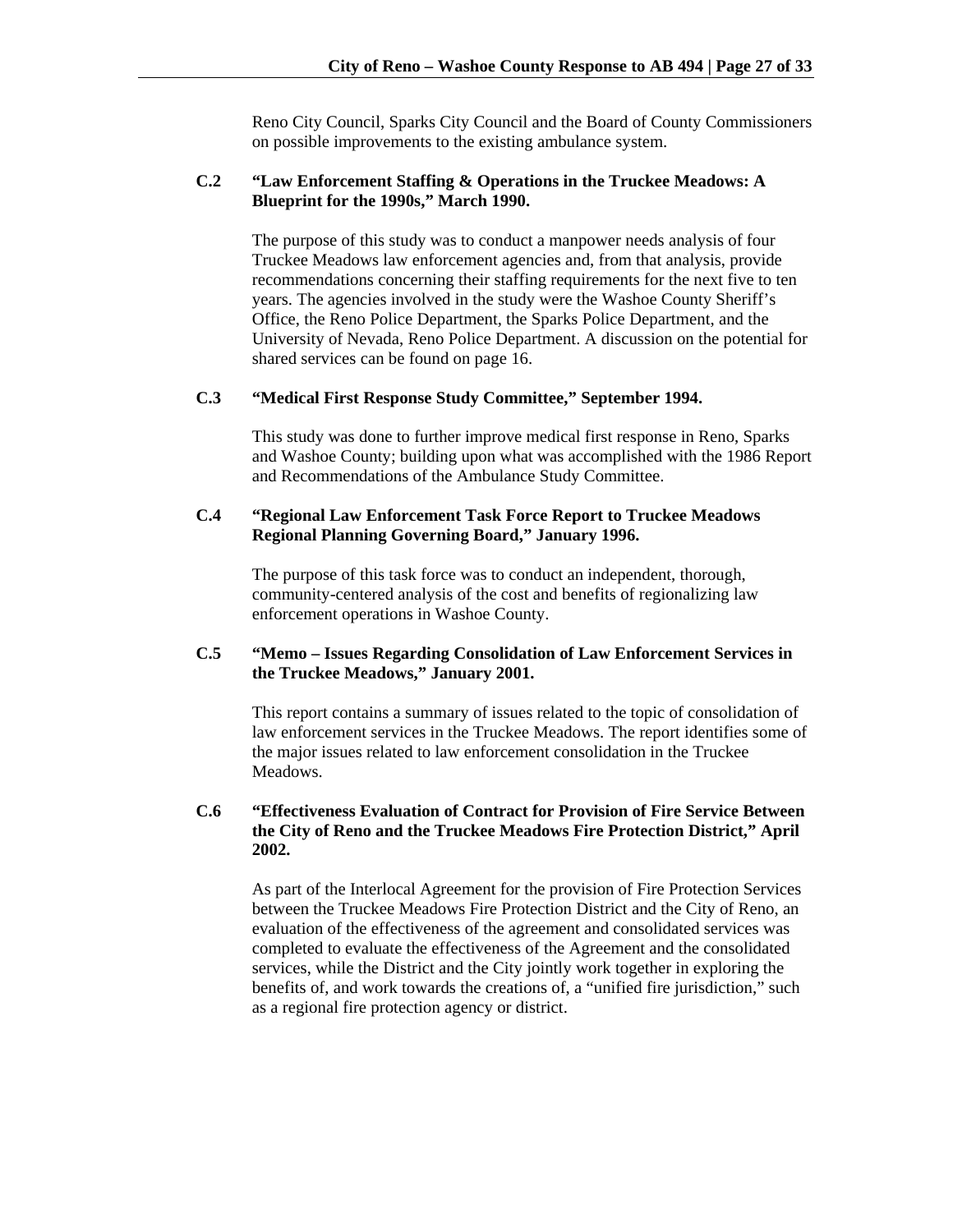# **C.7 "Assessment of the Cost Impact of Regionalizing Park Maintenance Services," August 2002.**

 MAXIMUS was retained by Washoe County to evaluate the potential costs and benefits of regionalizing specific county and services. The attached report presents an analysis of the costs and benefits of regionalizing park maintenance.

### **C.8 "Status Report on Law Enforcement Consolidation Discussions," October 2003.**

A one-page report was submitted at a joint meeting of Reno, Sparks and Washoe County summarizing the status of the willingness of the Reno Police Protective Association and the Washoe County Sheriff's Deputies Association to discuss voluntary measures that could reduce the up-front labor cost of consolidation of law enforcement in the Truckee Meadows.

# **C.9 "Status Report on Law Enforcement Consolidation Discussions," January 2004.**

A two-page report was submitted at a joint meeting of Reno, Sparks and Washoe County summarizing the status of the willingness of the Reno Police Protective Association and the Washoe County Sheriff's Deputies Association to discuss voluntary measures that could reduce the up-front labor cost of consolidation of law enforcement in the Truckee Meadows.

# **C.10 "Status report, discussion and possible direction to staff regarding County Commission position(s) on possible law enforcement consolidation," April 2004.**

Washoe County staff submitted a staff report to the Board of County Commissioners updating the Board on recent work with labor groups and officials from the City of Reno to quantify the possible costs and benefits of a law enforcement consolidation with the City of Reno, and requested Board direction on certain parameters for the County's possible consideration and analysis of law enforcement consolidation alternatives.

# **C.11 "Law Enforcement Consolidation Status Report," April 2004.**

A staff report was submitted to the Board of County Commissioners of possible labor costs if the "cherry-picking" provision (NRS 280) was voluntarily not invoked if law enforcement was consolidated.

# **C.12 "Status of Discussions on Law Enforcement Consolidation," April 2004.**

A staff report was submitted to the Reno City Council detailing the limited activity that had occurred regarding law enforcement consolidation, including the issue of the "cherry-picking" provision (NRS 280), duplicative patrol areas, and administrative staffing.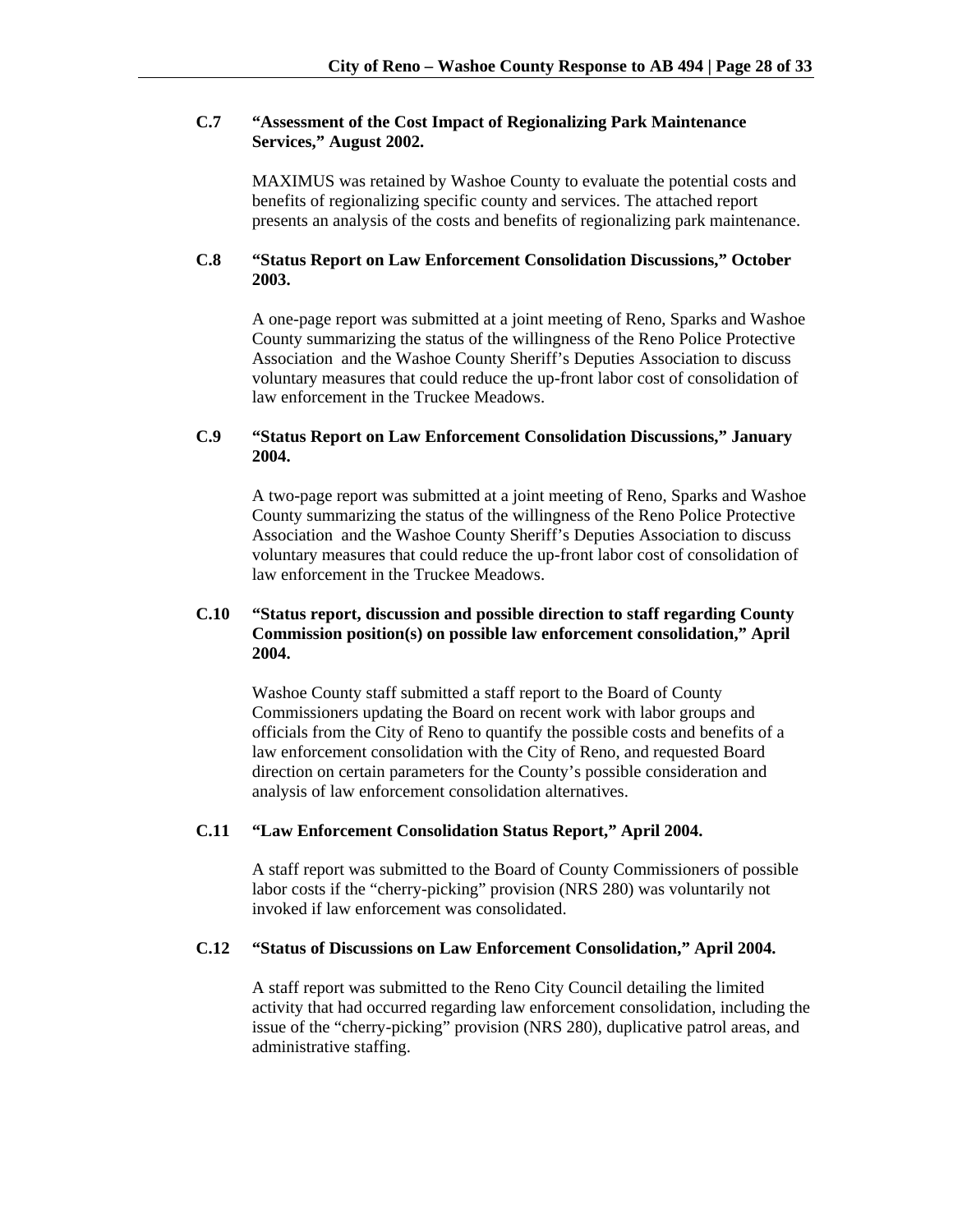# **C.13 "Operational Audit of Truckee Meadows Municipal Golf Courses," August 2004.**

 Economics Research Associates (ERA) conducted an operational audit of the Truckee Meadows municipal golf courses in 2004. One of the study's findings is that, with an inventory of 9.5 public access regulation length golf courses, including the five 18-hole municipal courses, the Truckee Meadows public golf market presently is over-served by approximately two 18-hole courses. The analysis indicates that at anticipated market growth rates, even with no additional new facilities developed in the area, it will likely be at least 10, and possibly 20, years before the excess supply is fully absorbed.

### **C.14 "Status Report on Law Enforcement Consolidation Discussions," July 2005.**

A staff report was submitted to the Reno City Council, Sparks City Council and Washoe County Commission with an update that discussions were at a standstill because of apparent irreconcilable positions at the time of the stakeholders relating to organization and governance.

# **C.15 "Risk Management Shared Services Project," April 2008.**

Reno, Sparks, and Washoe County put together a review to determine if there are any current opportunities for joint risk management services among the participating agencies that would result in greater efficiencies and cost savings to the agencies involved.

### **C.16 "Human Resources Consolidation Analysis & Report," July 2009.**

A task force of representatives from City of Reno, City of Sparks, Washoe County, Washoe County School District (WCSD), Reno Sparks Convention Visitors Authority (RSCVA), and the Reno Transportation Commission (RTC) were asked to review the current processes in regards to services offered in the Human Resources and Benefits/Risk functions. The purpose of the review was to determine if there were opportunities for forming partnerships, and ultimately consolidating services.

#### **C.17 "Information Technology Consolidation Report," June 2009.**

A task force of representatives from City of Reno, City of Sparks, Washoe County, Washoe County School District (WCSD), Reno Sparks Convention Visitors Authority (RSCVA), and the Reno Transportation Commission (RTC) were asked to review the current processes in regards to services offered in Information Technology functions. The purpose of the review was to determine if there were opportunities for forming partnerships, and ultimately consolidating services.

#### **C.18 "Consolidation Project of the Purchasing Function," June 2009.**

A team of representatives from the City of Reno, City of Sparks, Washoe County and the Washoe County School District was tasked with "taking the next step" with regard to work performed in 2008 supporting the joint "Shared Services"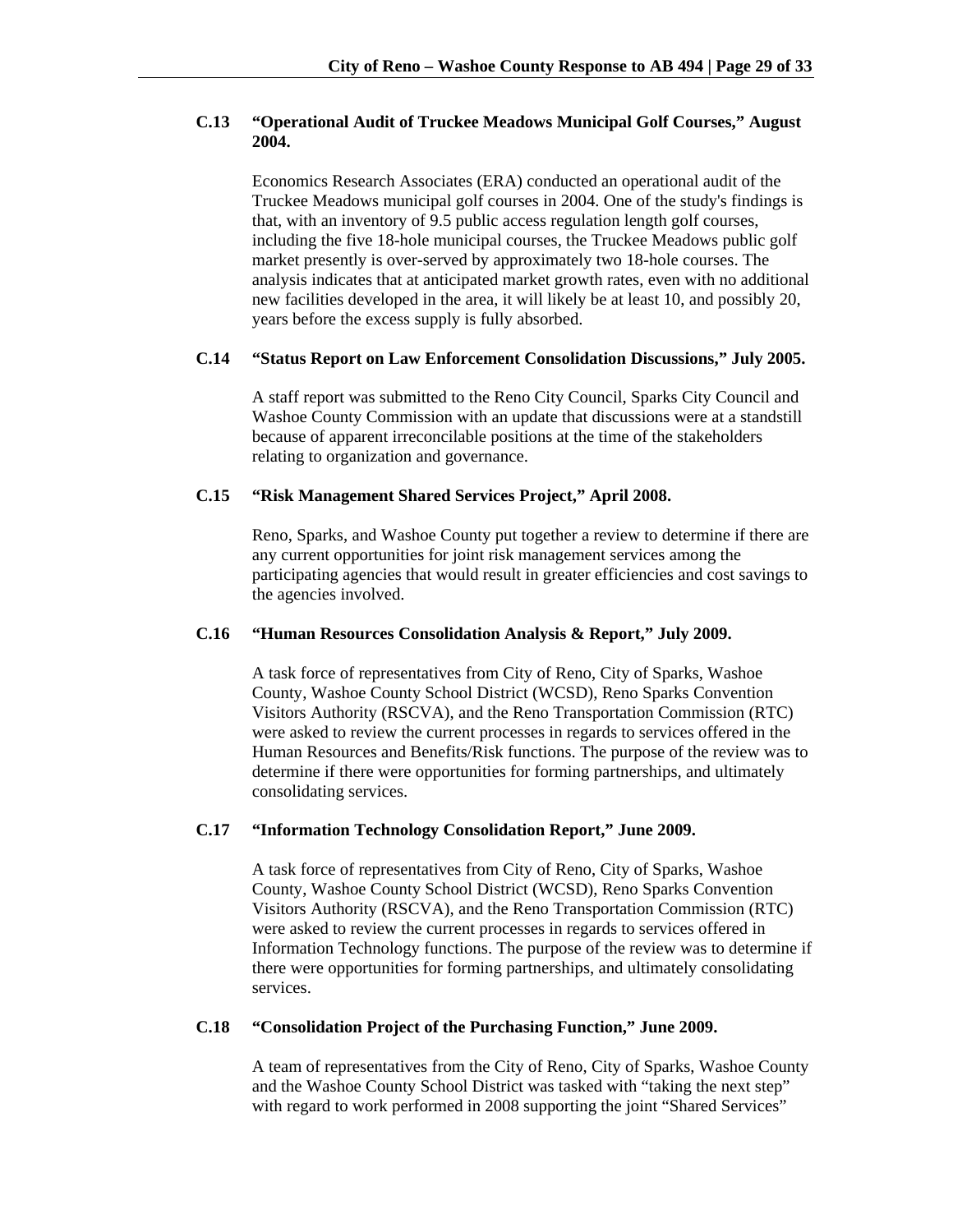discussion between local agencies in Northern Nevada. In this case, the "next step" was to further analyze the issues and requirements necessary to consolidate the functions of "purchasing" between the member agencies. The team reviewed existing structures, organizational differences, client requirements and legal mandates in the analysis presented here. This document provides some detailing of these efforts, highlights of key issues and consideration of the continuing services required by all of the represented agencies.

#### **C.19 "Standards of Cover – Sierra Fire Protection District," 2009.**

The All Risk Standards of Cover was produced under the direction of the Washoe County Nevada County Commissioners, Washoe County Manager Katy Simon and Washoe County Fire Service Coordinator Kurt Latipow. The County of Washoe Requested in its RFP2662-09 the following scope of work: 12.1.3 Conduct a Standards of Response Cover Deployment Analysis. This approach uses risk and community expectations on outcomes to assist fire department leadership and elected officials in making informed decisions on fire and EMS deployment levels.

# **C.20 "Standards of Cover – Truckee Meadows Fire Protection District," 2009.**

The All Risk Standards of Cover was produced under the direction of the Washoe County Nevada County Commissioners, Washoe County Manager Katy Simon and Washoe County Fire Service Coordinator Kurt Latipow. The County of Washoe Requested in its RFP2662-09 the following scope of work: 12.1.3 Conduct a Standards of Response Cover Deployment Analysis. This approach uses risk and community expectations on outcomes to assist fire department leadership and elected officials in making informed decisions on fire and EMS deployment levels.

#### **C.21 "Standards of Cover – Washoe County Volunteer Fire Agencies," 2009.**

The All Risk Standards of Cover was produced under the direction of the Washoe County Nevada County Commissioners, Washoe County Manager Katy Simon and Washoe County Fire Service Coordinator Kurt Latipow. The County of Washoe Requested in its RFP2662-09 the following scope of work: 12.1.3 Conduct a Standards of Response Cover Deployment Analysis. This approach uses risk and community expectations on outcomes to assist fire department leadership and elected officials in making informed decisions on fire and EMS deployment levels.

#### **C.22 "Washoe County Fire Services Survey," October 2009.**

 Washoe County government requested a survey of citizens who reside in the service areas of the Sierra Fire Protection District, the Truckee Meadows Fire Protection District, or a volunteer fire station in Washoe County. The purpose of the survey was to learn citizens' level of satisfaction and priorities regarding fire agency services. The survey was conducted by InfoSearch International.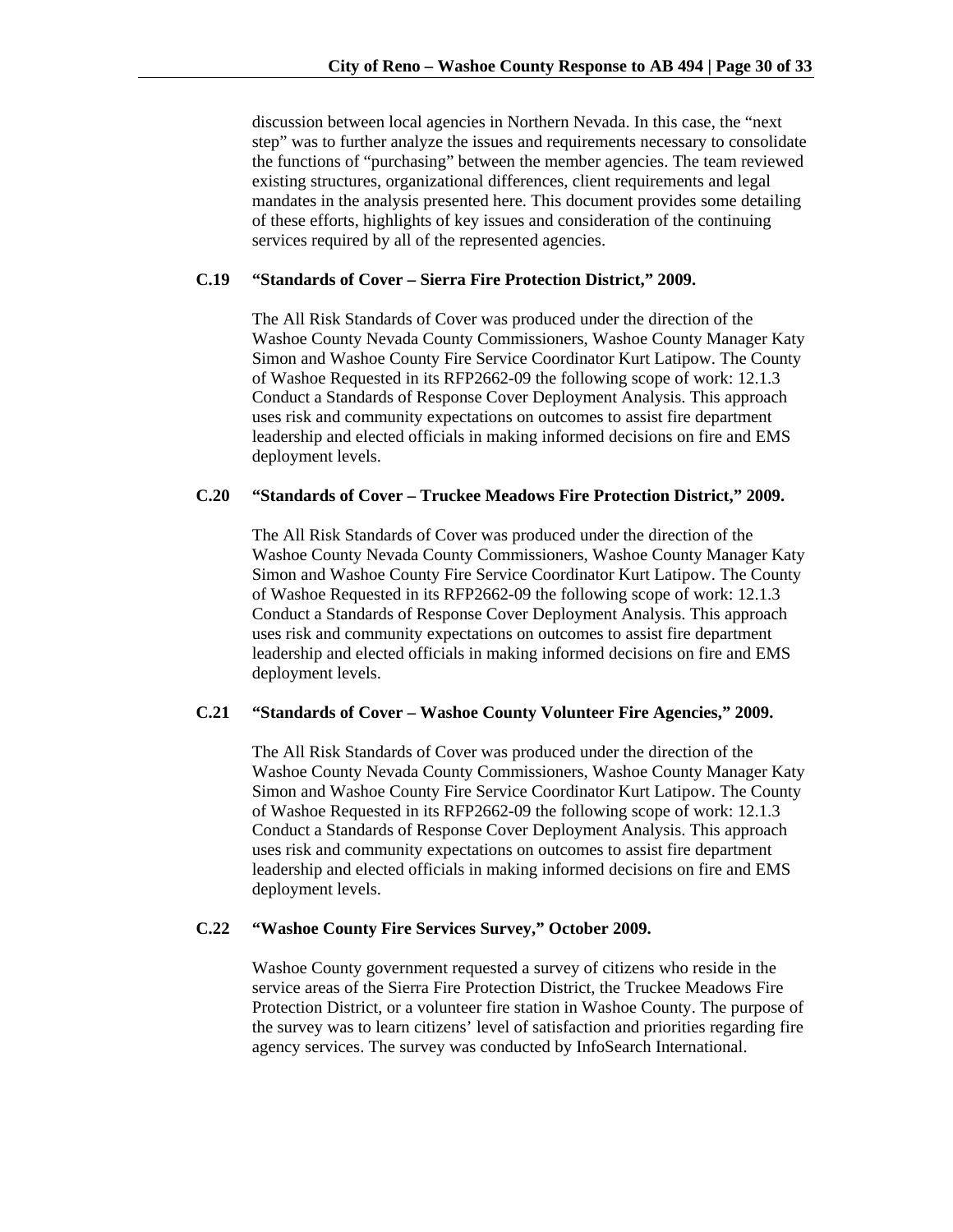# **C.23 "Washoe County Fire Services Survey – Supplemental Comments Report," October 2009.**

Washoe County commissioned InfoSearch International to conduct a citizen survey on fire services. This report details citizen comments on two questions regarding issues/challenges for the fire agency serving their area and if Washoe County should maintain the current structure of having two primary Fire Districts and volunteers, or consolidate into one Fire District.

#### **C.24 "Fire and Fire-Based EMS Master Plan," April 2010.**

In February 2009, Washoe County commissioned Diamante Partners, LLC to develop a comprehensive fire and fire-based emergency medical services master Plan that included an assessment of existing operations and a series of recommended methods for improving and/or enhancing existing Fire and Firebased Emergency Medical Service delivery in the unincorporated areas of Washoe County, Nevada, governed by the Board of County Commissioners (BOC). At a minimum, the Master Plan outlines existing service delivery and operational procedures, but also includes recommendations related to potential consolidations, service equity and new opportunities to achieve economies of scale, and enhancements to governance.

# **C.25 "Collaborative Traffic and Emergency Management in the Truckee Meadows – Concept of Operations," May 2010.**

 The Regional Transportation Commission of Washoe County in association with the Nevada Department of Transportation and other transportation management agencies and emergency response agencies in the Truckee Meadows area of Nevada, have embarked on a project to enhance collaborative traffic and emergency management in the region. This document describes the concept of operations for collaborative traffic and emergency management in the region. Subsequent project tasks will identify functional requirements for a shared regional operations center and enhancements needed to the region's transportation data communications infrastructure to support the functionality described in the Concept of Operations.

### **C.26 "Regional Coordination Final Recommendations," July 2010.**

 Lorick Associates Consulting presented final recommendations to the Regional Transportation Commission regarding regional coordination between Reno, Sparks and Washoe County. Recommendations were made for the following areas: general, work activity, traffic signal preventative maintenance, crack sealing, routine sweeping, snow and ice control, ditch cleaning, street striping, painting legends and paint crosswalks.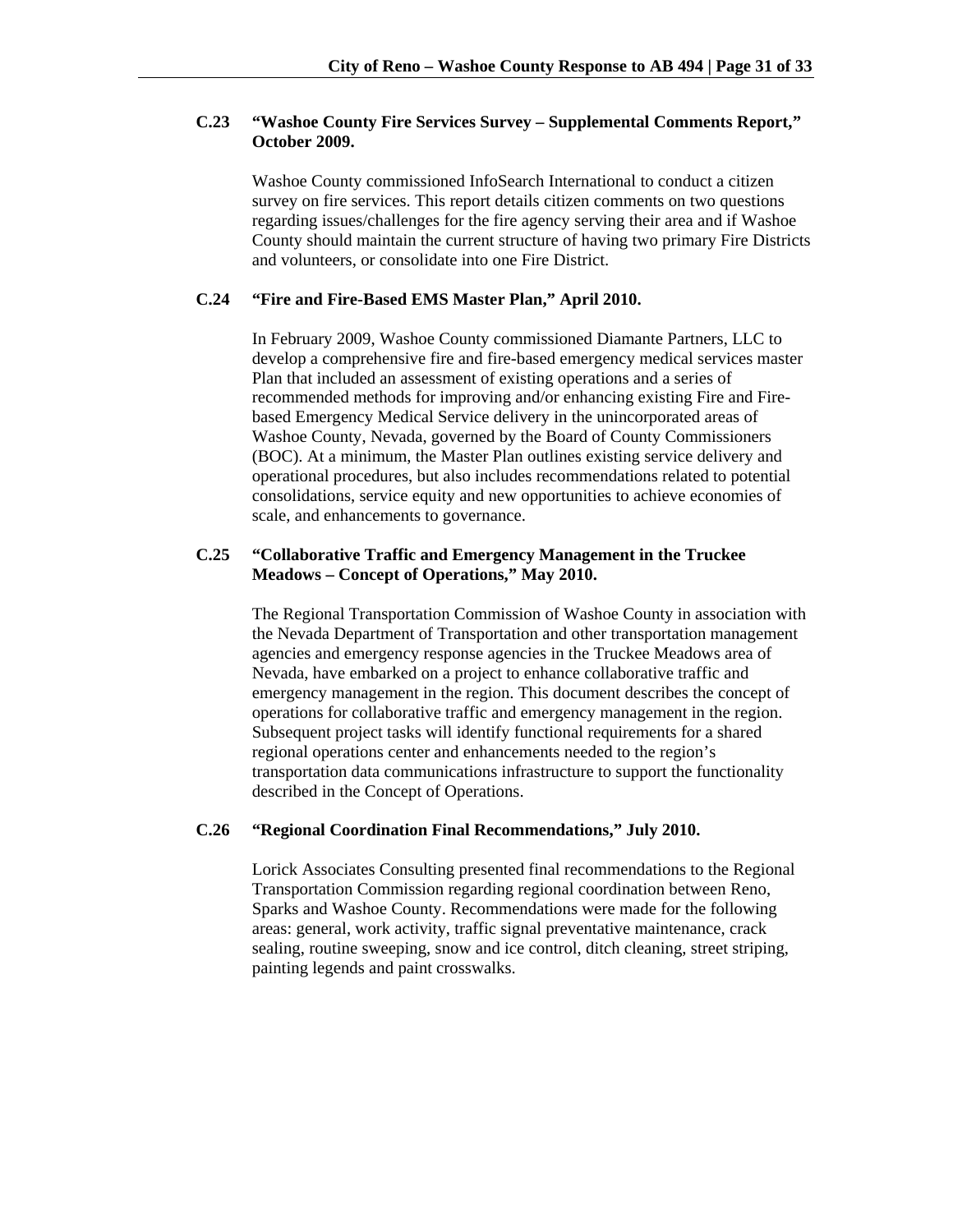# *D: Non-Overlapping Services Provided by City of Reno and Washoe County*

There are some services that are only offered by one government, which have not been addressed in this analysis.

Washoe County services:

- Alternative Public Defender
- Alternative Sentencing
- Assessor
- Clerk Marriage Licenses
- Constable
- District Court
- Family Court
- Justice Courts
- District Attorney
	- o Fraud Check Diversion Program
	- o Juvenile Division
	- o Major Violators Team
- District Health
	- o Administrative Health Women, Infants & Children (WIC)
	- o Air Quality
	- o Community and Clinical Health Services
		- Clinics (Family Planning, STD/HIV Testing, Teen Health Mall)
		- Chronic Disease Prevention/Tobacco
		- **Immunizations**
		- Home visiting
		- Public Health Nursing
		- Tuberculosis Prevention and Control
	- o Emergency Management and Homeland Security
		- Food Inspections
		- **Hazardous materials**
		- Underground Storage Tanks
		- Vector-Borne disease Control
	- o Epidemiology and Public Health Preparedness
		- **v** Vital statistics
	- o Environmental Health Services
- Juvenile Services
- Law Library
- Libraries
- Medical Examiner/Coroner
- Public Administrator
- Public Defender
- Public Guardian
- Regional Parks
- Registrar of Voters
- Senior Services
- Senior Law Program
- Recorder